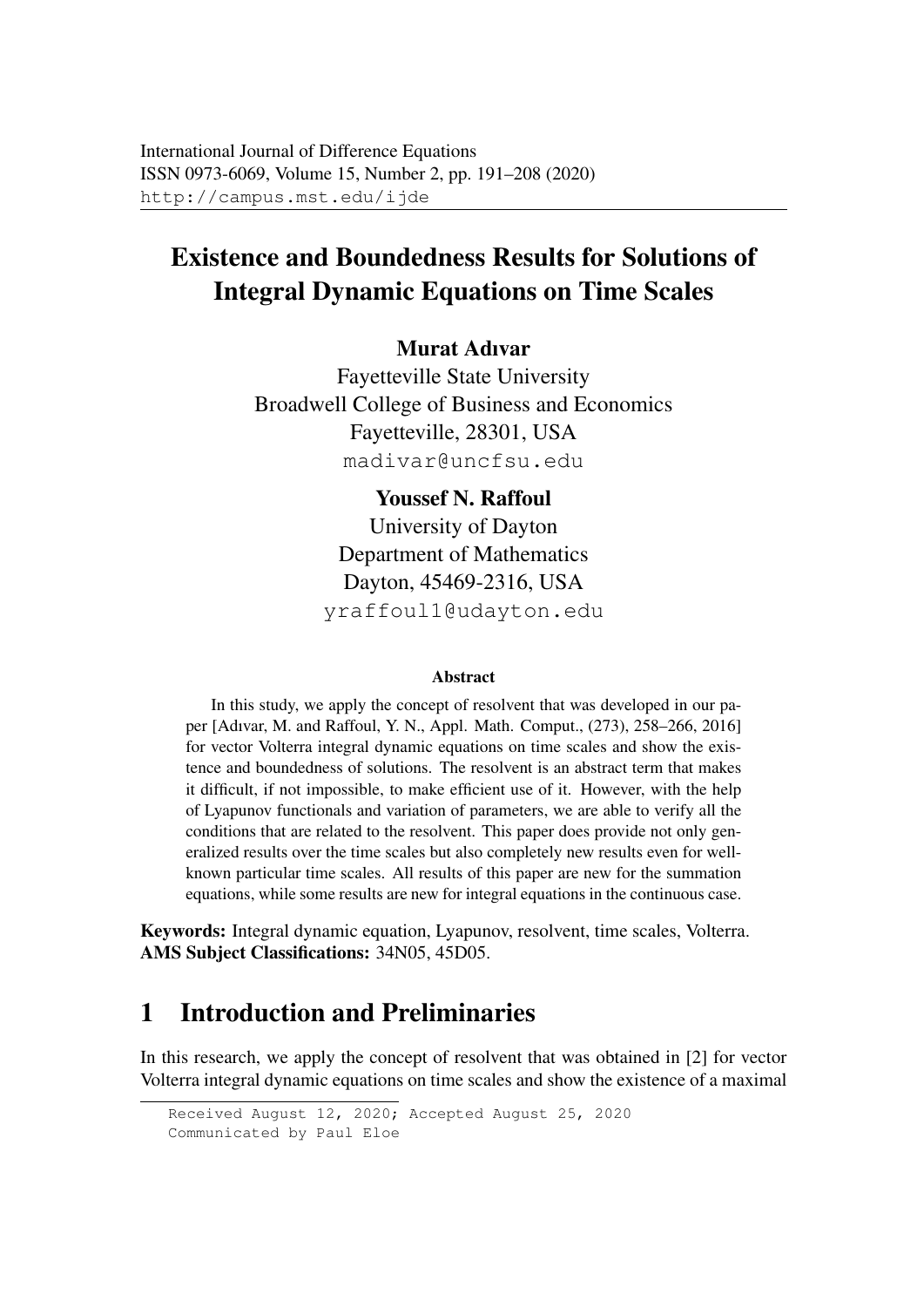solution, the continuation of solutions and boundedness of solutions. The notion of resolvent is an abstract term , and hence satisfying all conditions requires good care and a deep understanding of the use of Lyapunov functionals. Thus we consider the integral dynamic equation

$$
x(t) = f(t) + \int_0^t C(t, s)x(s) \Delta s, \ t \in [0, \infty)_{\mathbb{T}} =: [0, \infty) \cap \mathbb{T}
$$
 (1.1)

and various forms of it, where x and f are n-vectors ( $n \ge 1$ ), f is continuous on  $[0, \infty)_{\mathbb{T}}$ , while C is an  $n \times n$  matrix valued function that is continuous on  $\{(s,t): 0 \le s \le t$  $\infty$ } ∩ (T × T).

For  $x \in \mathbb{R}^n$ , |x| denotes the Euclidean norm of x. For any  $n \times n$  matrix A, define the norm of A by  $|A| = \sup\{|Ax| : |x| \leq 1\}$ . Let M denote the vector space of bounded and continuous functions  $\phi : [0, \infty)_\mathbb{T} \to \mathbb{R}^n$  with the norm

$$
\|\phi\|:=\sup_{s\in[0,\infty)_\mathbb{T}}|\phi(s)|.
$$

One can easily see that  $(M, ||\cdot||)$  is a Banach space.

In  $[2]$  the authors showed that the resolvent equation associated with  $(1.1)$  is given by

$$
r(t,s) = -C(t,s) + \int_{\sigma(s)}^{t} r(t,u)C(u,s)\Delta u.
$$
 (1.2)

and consequently, the solution of (1.1) is given by the variation of parameters formula

$$
x(t) = f(t) - \int_0^t r(t, u) f(u) \Delta u.
$$
 (1.3)

In [1] the authors use the topological degree method and Lyapunov functionals on time scales to show existence of periodic solutions of integro-dynamic equations on time scales. It is worth mentioning here that in [1] Lyapunov functionals were the first time ever used to analyze solutions of any dynamic equations on time scales. However, the use of Lyapunov functionals for analyzing behavior of solution of integral dynamic equation on time scales is in the earliest stage of development and this paper should serve as a foundation for such study. In [7] Messina and Vecchio displayed interesting Lyapunov functionals and studied the stability of the zero solution of Volterra integral dynamic equations under bounded and unbounded perturbations. In their work they derive different but interesting formula for ∆-derivative of absolute valued functions.

In [8], the second author considered a discrete form of (1.1) and used fixed point theory along with Lyapunov type functionals to prove the existence of an asymptotically periodic solution and boundedness on all solutions. Results of this paper are totally new in the case the time scales is the set of integers;  $\mathbb{T} = \mathbb{Z}$ .

The authors assume the reader is familiar with time scales, and for a complete treatment of time scales, we refer to [3]. In this paper, we assume that  $0 \in \mathbb{T}$ , and hence,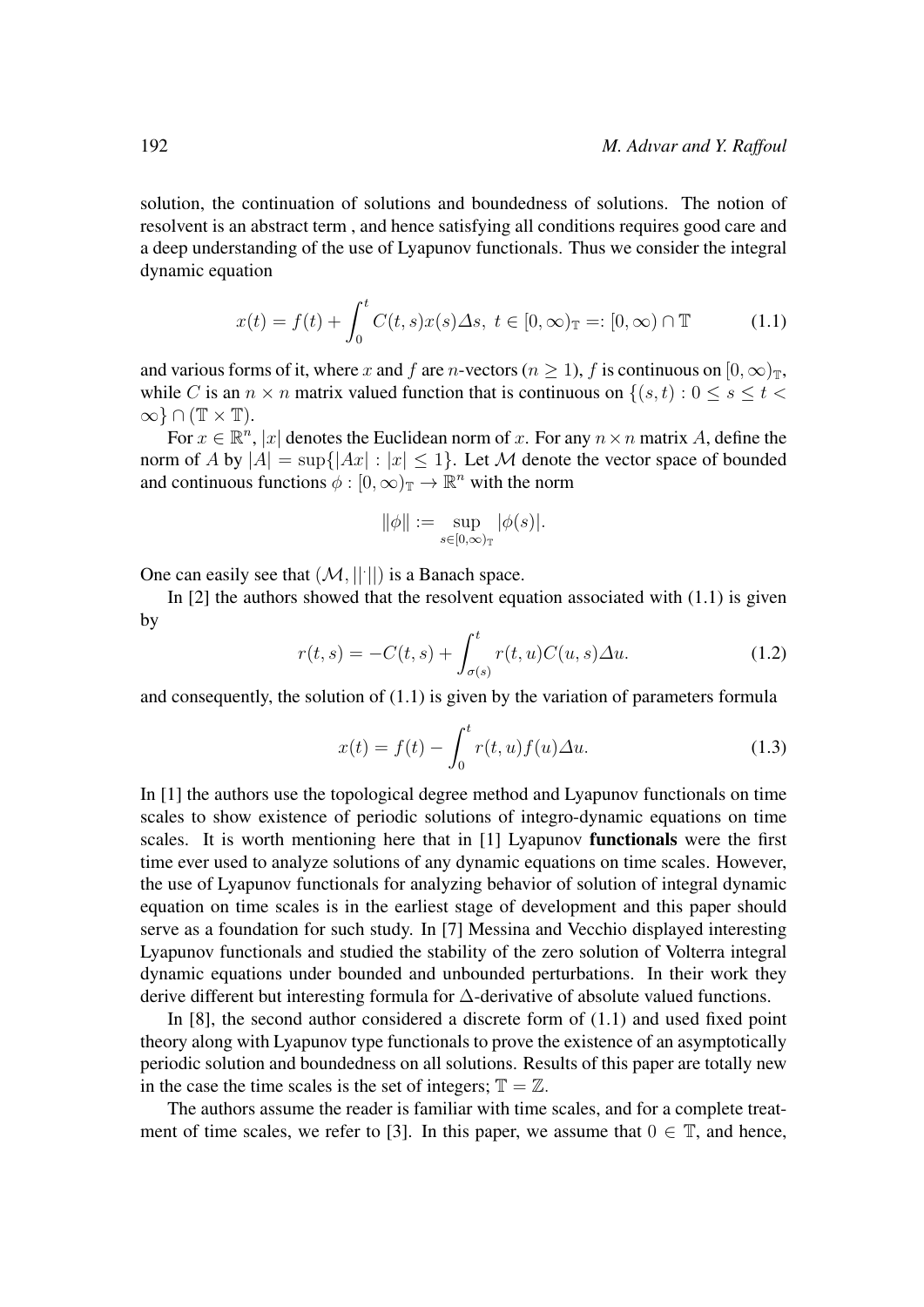$[0,\infty)$ <sub>T</sub>  $\neq$  Ø, and it should cause no confusion to start the integral in (1.1) from any initial time  $t_0$  instead of 0. Thus, if the time scale does not include zero, then any initial time  $t_0 \in \mathbb{T}$  will do the job.

This paper is organized as follows. In Section 2, we consider the linear integral dynamic equation and use the notion of resolvent coupled with fixed point theory to prove the boundedness of solutions. In Section 3, we use fixed point theory to prove the existence and uniqueness of the solution of nonlinear integral dynamic equations. In Section 4, we employ new and exotic Lyapunov functionals to prove the continuation of solutions for all time of linear and nonlinear dynamic equations and provide examples to particular time scales.

#### 2 Existence and Uniqueness. The Linear Case

Now we use the resolvent equation and the corresponding variation of parameters formula, along with fixed point theory to show the existence and uniqueness of the solution of the linear Volterra integral dynamic equation (1.1).

**Theorem 2.1.** Assume the existence of two positive constants K and  $\alpha \in (0,1)$  such *that for*  $f \in M$  *we have* 

$$
|f(t)| \le K \text{ and } \sup_{t \in [0,\infty)_\mathbb{T}} \int_0^t |C(t,s)| \Delta s \le \alpha,
$$
 (2.1)

*then there is a unique bounded solution of* (1.1)*.*

*Proof.* Define a mapping  $\mathcal{M} \rightarrow \mathcal{M}$ , by

$$
(D\phi)(t) = f(t) + \int_0^t C(t,s)\phi(s)\Delta s.
$$

Now for  $\phi \in \mathcal{M}$ , with  $\|\phi\| \leq q$  for a positive constant q we have that

$$
|| (D\phi) || \leq K + \alpha q.
$$

Thus  $D : \mathcal{M} \to \mathcal{M}$ . Left to show that D defines a contraction mapping on M. Let  $\phi, \varphi \in \mathcal{M}$ . Then

$$
||(D\phi) - (D\varphi)|| \le \sup_{t \in [0,\infty)_\mathbb{T}} \int_0^t |C(t,s)| \Delta s ||\phi - \varphi||
$$
  

$$
\le \alpha ||\phi - \varphi||.
$$

Hence,  $D$  is a contraction and by the contraction mapping principle it has a unique solution in  $M$  that solves (1.1). This completes the proof.  $\Box$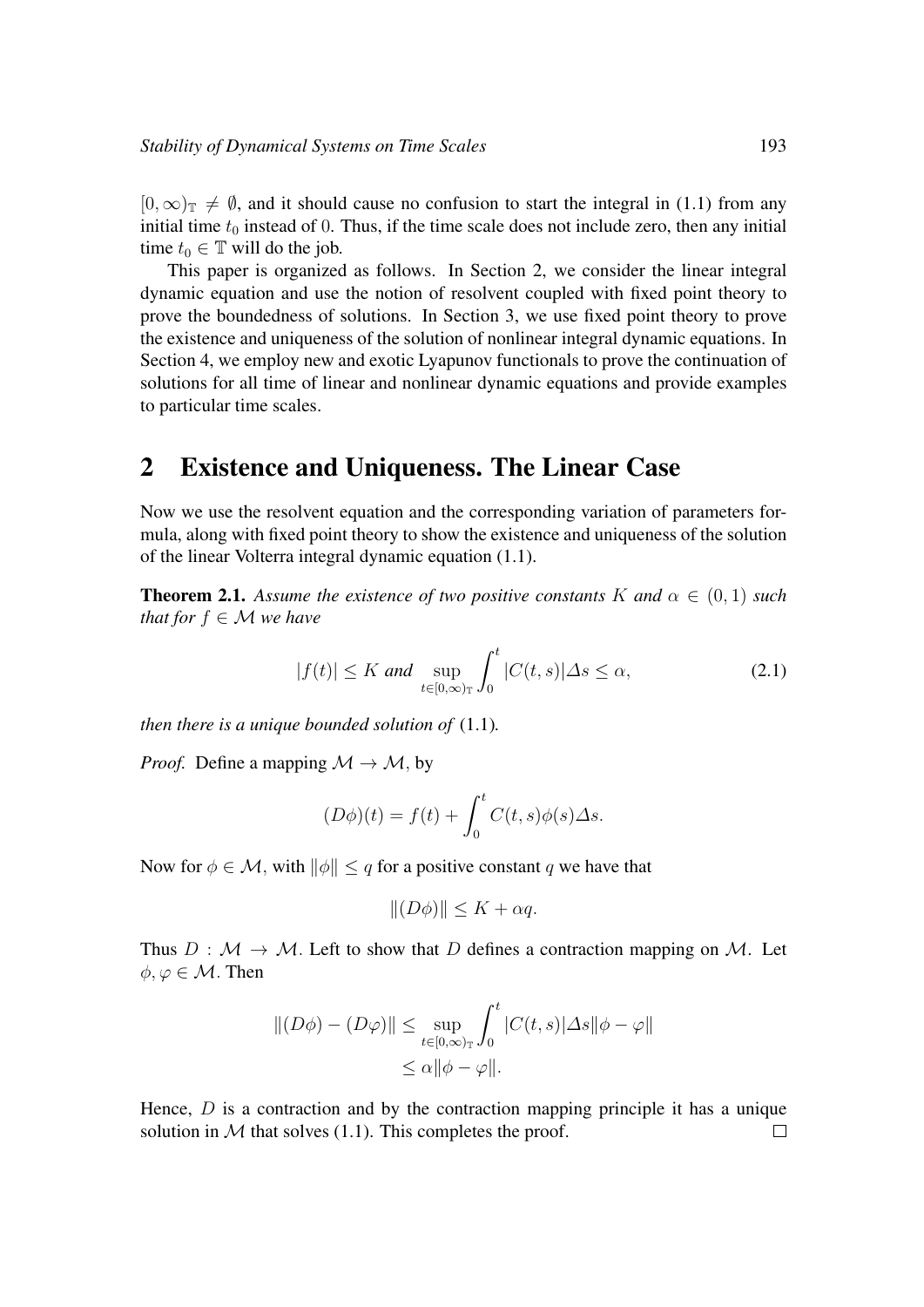In the next theorem, we extend Perron's theorem for an integral equation over the reals to an arbitrary time scale. Its application is essential for the proof of our next results. For the continuous case of Perron's theorem, we refer the reader to [4, page 114]. The proof of the next theorem can be found in [2].

**Theorem 2.2** (Perron). Let  $r : [0, \infty)$   $\mathbb{R} \times [0, \infty)$   $\mathbb{R} \to \mathbb{R}$  *be a continuous real valued function on*  $0 \leq s \leq t < \infty$ *. If*  $\int_0^t$ 0 r(t, s)f(s)∆s ∈ M *for each* f ∈ M*, then there exists a positive constant*  $K$  *such that*  $\int_0^t$ 0  $|r(t, s)| \Delta s < K$ , *for all*  $t \in [0, \infty)$ <sub>T</sub>.

**Theorem 2.3.** *Suppose*  $r(t, s)$  *satisfies* (1.2) *and that*  $f \in M$ *. Then every solution* x of (1.1) *is bounded if and only if*

$$
\sup_{t \in [0,\infty)_\mathbb{T}} \int_0^t |r(t,s)| \Delta s < \infty \tag{2.2}
$$

*holds.*

*Proof.* Suppose (2.2) holds. Then, using (1.3), it is trivial to show that  $x(t)$  is bounded. If  $x(t)$  and  $f(t)$  are bounded, then from (1.3), we have

$$
\int_0^t |r(t,s)||f(s)|\Delta s \le \beta
$$

for some positive constant  $\beta$ , and the proof follows from Theorem 2.2.  $\Box$ 

**Theorem 2.4.** Let C be an  $n \times n$  matrix. Assume the existence of a constant  $\alpha \in (0, 1)$ *such that*

$$
\sup_{t \in [0,\infty)_\mathbb{T}} \int_0^t |C(t,s)| \Delta s \le \alpha. \tag{2.3}
$$

*Then we have the following:*

- *(i)* If  $f \in M$ , then so is the solution x of (1.1).
- *(ii) Suppose, in addition that the time scale* T *is unbounded above and that for each*  $T > 0$  we have  $\int_0^T$  $\boldsymbol{0}$ |C(t, s)|∆s → *as* t → ∞. *If* f(t) → 0 *as* t → ∞, *then so does*  $x(t)$  and  $\int_0^t$ 0 r(t, s)f(s)∆s*. (iii)*  $\int_0^t$ 0  $|r(t, s)| \Delta s \leq \frac{\alpha}{1}$  $\frac{\alpha}{1-\alpha}$ .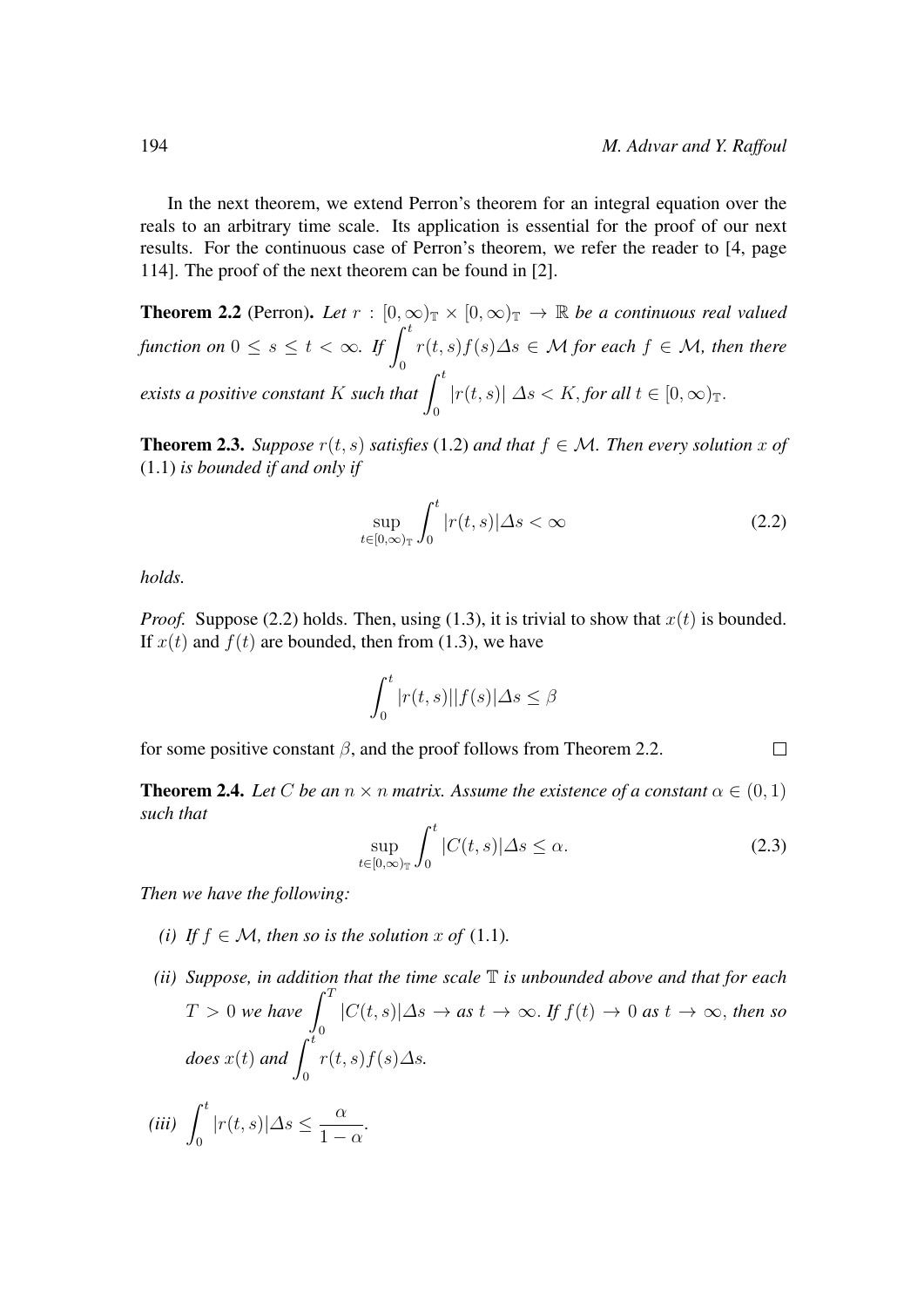*Proof.* The proof of  $(i)$  is the same as the proof of Theorem 2.1. For the proof of  $(ii)$ we define the set

$$
M = \{ \phi : [0, \infty)_{\mathbb{T}} \to \mathbb{R}^n \mid |\phi(t)| \to 0, \text{ as } t \to \infty \}.
$$

For  $\phi \in M$  define the mapping Q by

$$
(Q\phi)(t) = f(t) + \int_0^t C(t,s)\phi(s)\Delta s.
$$

Then

$$
\left| \left( Q\phi \right)(t) \right| \leq |f(t)| + \int_0^t |C(t,s)\phi(s)| \Delta s.
$$

We already know that  $f(t) \to 0$  as  $t \to \infty$ . Given an  $\varepsilon > 0$  and  $\phi \in M$ , find T such that  $|\phi(t)| < \varepsilon$  if  $t \geq T$  and find d with  $|\phi(t)| \leq d$  for all  $t \geq T$ . For this fixed T, find  $\eta > T$  such that  $t \geq \eta$  implies that  $\int_0^T$  $\mathbf{0}$  $|C(t, s)|\Delta s \leq \frac{\varepsilon}{s}$  $\frac{d}{d}$ . Then  $t \geq \eta$  implies that

$$
\int_0^t |C(t,s)|\Delta s \le \int_0^T |C(t,s)|\Delta s + \int_T^t |C(t,s)|\Delta s
$$
  

$$
\le (d\varepsilon)/d + \alpha\varepsilon < 2\varepsilon.
$$

Thus,  $Q: M \to M$  and the fixed point satisfies  $x(t) \to 0$ , as  $t \to \infty$ , for every vector function  $f \in M$ . Using (1.3) we have

$$
\int_0^t r(t,s)f(s)\Delta s = x(t) - f(t) \to 0, \text{ as } t \to \infty.
$$

This completes the proof of  $(ii)$ . Using (1.2) and (2.3) we have by changing of order of integrals

$$
\int_0^t |r(t,s)||\Delta s \le \int_0^t |C(t,s)|\Delta s + \int_0^t \int_{\sigma(s)}^t |r(t,u)||C(u,s)|\Delta u \Delta s
$$
  
\n
$$
\le \int_0^t |C(t,s)|\Delta s + \int_0^t |r(t,u)|\Delta u \int_0^t |C(u,s)|\Delta s
$$
  
\n
$$
\le \alpha + \alpha \int_0^t |r(t,u)|\Delta u.
$$

Therefore,

$$
(1 - \alpha) \int_0^t |r(t, s)| \Delta s \le \alpha.
$$

That is,

$$
\sup_{t \in [0,\infty)_\mathbb{T}} \int_0^t |r(t,s)| \Delta s \le \frac{\alpha}{1-\alpha}.
$$

The proof is complete.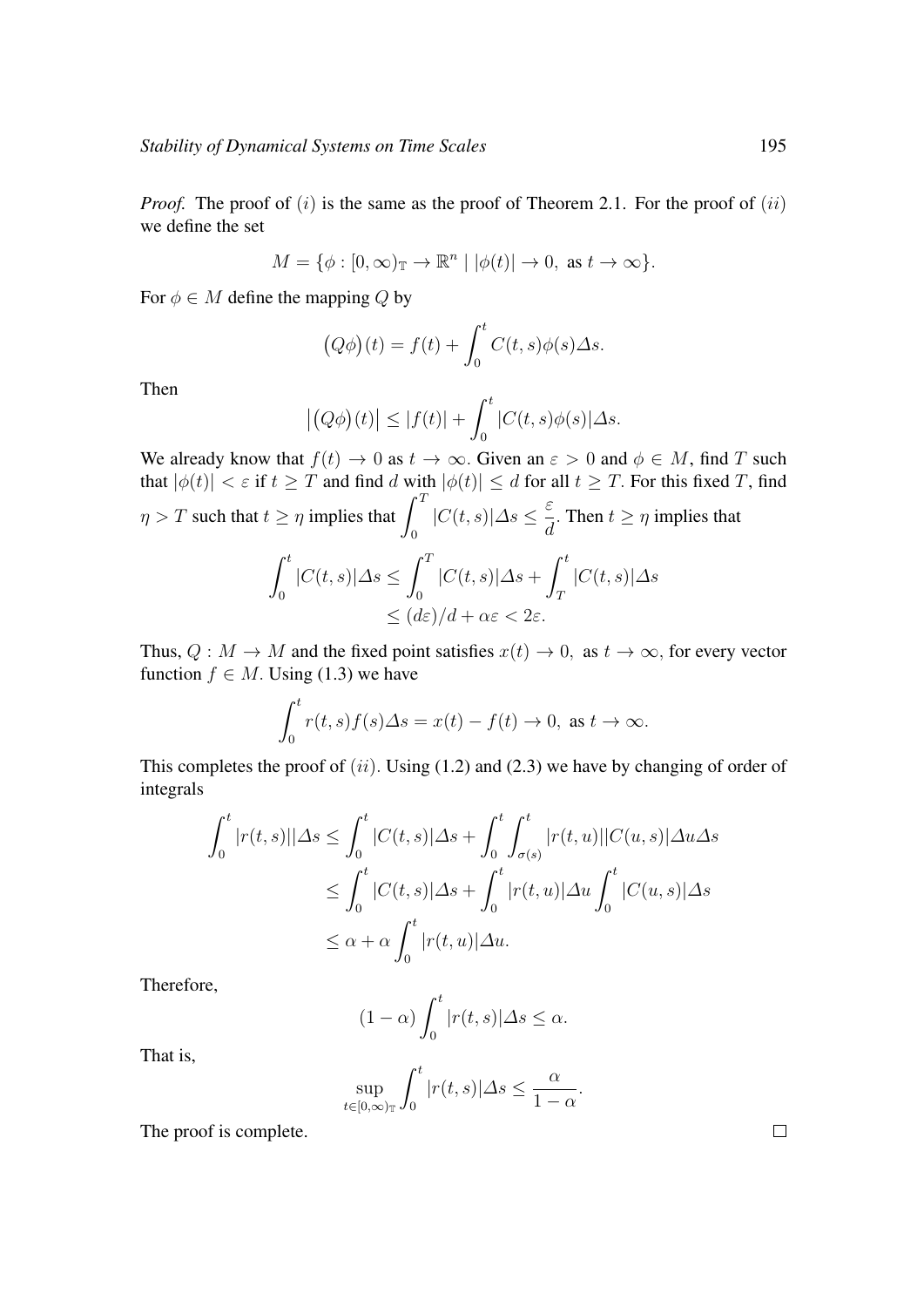**Example 2.5.** Suppose there is a function  $d : [0, \infty)_{\mathbb{T}} \to (0, 1]$ , with  $d(t) \downarrow 0$  with

$$
\sup_{t \in [0,\infty)_\mathbb{T}} \int_0^t |C(t,s)| (d(s)/d(t)) \Delta s \le \alpha, \ \alpha \in (0,1)
$$
 (2.4)

and

$$
|f(t)| \le kd(t) \tag{2.5}
$$

for some positive constant k. Then the unique solution x of  $(1.1)$  is bounded and goes to zero as t approaches infinity. Moreover,  $\int_0^t$ 0  $r(t, s)f(s)\Delta s \to 0$ , as  $t \to \infty$ .

*Proof.* Let

$$
\mathcal{M} = \left\{ \phi : [0, \infty)_{\mathbb{T}} \to \mathbb{R}^n \mid |\phi|_d \leq \sup_{t \in [0, \infty)_{\mathbb{T}}} \frac{|\phi(t)|}{|d(t)|} < \infty \right\}.
$$

Then  $(M, |\cdot|_r)$  is a Banach space. For  $\phi \in \mathcal{M}$ , define the mapping Q by

$$
(Q\phi)(t) = f(t) + \int_0^t C(t,s)\phi(s)\Delta s.
$$

Then,

$$
\left| (Q\phi)(t) \right| / d(t) \le |f(t)| / d(t) + \int_0^t |C(t, s)| (d(s) / d(t)) |\phi(s)| / d(s) \Delta s
$$
  

$$
\le k + |\phi|_d \int_0^t |C(t, s)| (d(s) / d(t)) \Delta s
$$
  

$$
\le k + \alpha |\phi|_d,
$$

which shows that  $Q\phi \in \mathcal{M}$ . Let  $\phi, \eta \in \mathcal{M}$ , then we readily have that

$$
\left| (Q\phi)(t) \right| - (Q\eta)(t) \left| / d(t) \leq \alpha |\phi - \eta|_d \right|
$$

and so we have Q is a contraction on M and therefore it has a unique fixed point  $x(t)$ in  $M$  that solves (1.1). Moreover, sup  $t\in[0,\infty)$  $|x(t)|$  $\frac{|d(t)|}{|d(t)|} < \infty$  implies that  $|x(t)| \leq k^* d(t) \to 0$ , as  $t \to \infty$ . Also by (2.5) we have  $|f(t)| \to 0$  as  $t \to \infty$  and hence using (1.3) we have

$$
\int_0^t |r(t,s)f(s)|\Delta s \le |f(t)| + |x(t)| \to 0 \text{ as } t \to \infty.
$$

This completes the proof.

 $\Box$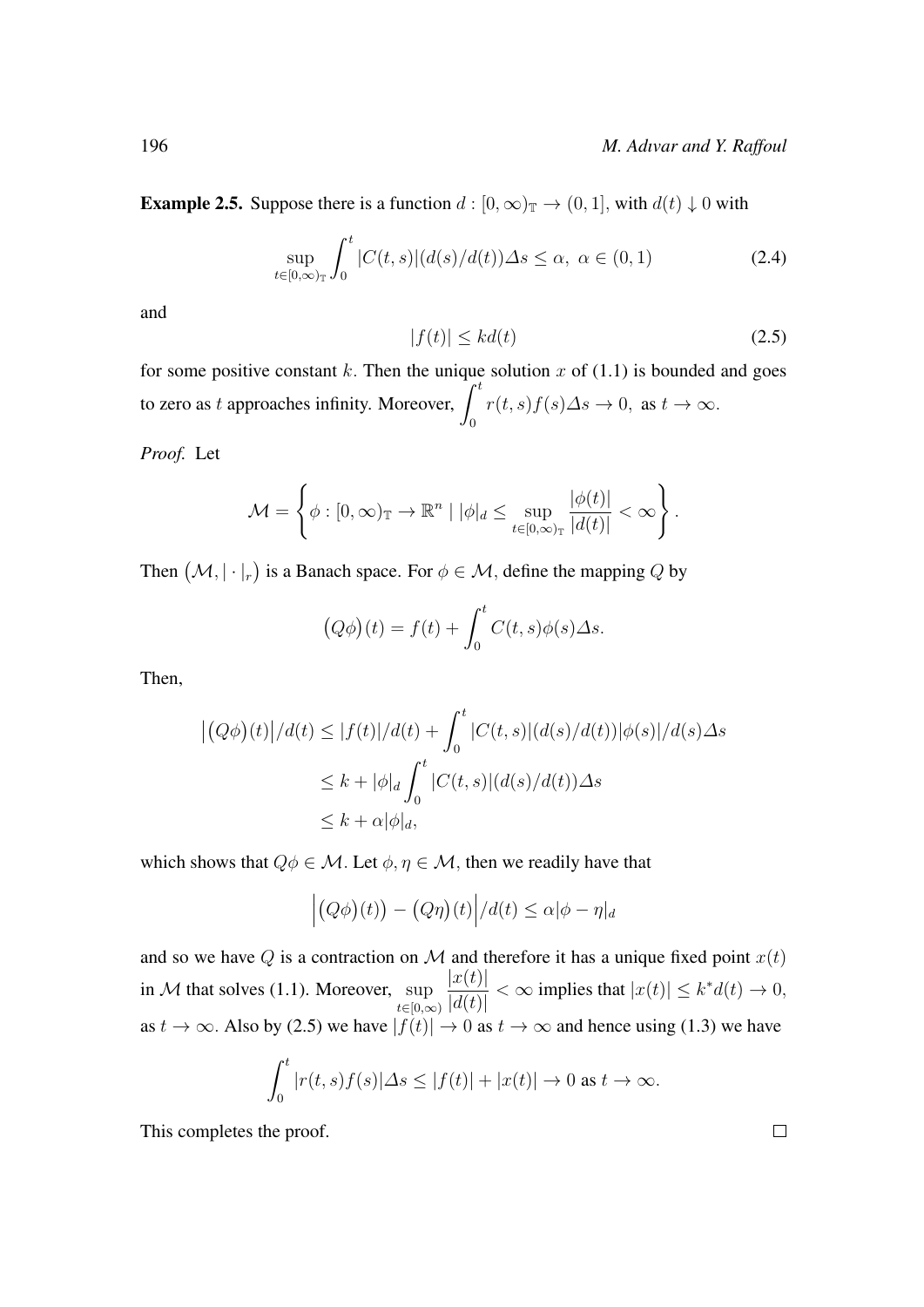# 3 Existence and Uniqueness of Nonlinear Volterra Dynamic Equations

In this section, we consider the system of nonlinear Volterra dynamic equations of the form

$$
x(t) = f(t) + \int_0^t g(t, s, x(s)) \Delta s \tag{3.1}
$$

in which x is an n vector,  $f : [0, \infty)_{\mathbb{T}} \to \mathbb{R}^n$ , and  $g : \pi \times \mathbb{R}^n \to \mathbb{R}^n$  is  $C_{rd}$  (rdcontinuous) in t and s and continuous in x, where  $\pi = \{(t, s) \in [0, \infty)_{\mathbb{T}} \times [0, \infty)_{\mathbb{T}} :$  $0 \leq s \leq t < \infty$ . Due to the nonlinearity of the function g, the resolvent method for  $(1.1)$  is not applicable to  $(3.1)$ . Instead, we will use the contraction mapping principle and show the existence of solutions of (3.1) over a short interval, say  $[0, T]_{\mathbb{T}} \subset [0, \infty)_{\mathbb{T}}$ .

**Theorem 3.1.** *Suppose there are positive constants*  $a, b, and \alpha \in (0, 1)$ *. Suppose (a) f is continuous on*  $[0, a]_{\mathbb{T}} \subset [0, \infty)_{\mathbb{T}}$ .

*(b)* g *is continuous on*

$$
U = \left\{ (t, s, x) : (t, s) \in [0, \infty)_{\mathbb{T}} \times [0, \infty)_{\mathbb{T}}, 0 \le s \le t < \infty, \text{ and } |x - f(t)| \le b \right\},\
$$

*(c)* g *satisfies a Lipschitz condition with respect to* x *on* U

$$
|g(t, s, x) - g(t, s, y)| \le L|x - y|
$$

*for*  $(t, s, x)$ ,  $(t, s, y) \in U$ . *Then there is a unique solution of* (3.1) *on*  $[0, T]_{\mathbb{T}} \subset [0, \infty)_{\mathbb{T}}$ *, where* 

$$
T:=\min\{a,b/\widetilde{M},c\},\
$$

 $M := \max_{U}$  $|g(t, s, x)|$ , and  $c := \alpha/L$  for fixed  $\alpha$ .

*Proof.* Let  $\Omega_b$  denote the space of  $C_{rd}$  functions  $\phi : [0, T]_{\mathbb{T}} \to \mathbb{R}^n$ , such that

$$
||\phi - f|| = \max_{t \in [0,T]_{\mathbb{T}}} \{ |\phi(t) - f(t)| \} \leq b,
$$

where for  $\Psi \in \Omega_b$  and the norm  $||\cdot||$  is taken to be and  $\|\Psi\| = \max_{t \in [0,T]_{\mathbb{T}}} {\{|\Psi_i(t)|\}}$ . Clearly, the norm defines the metric  $\rho$ . Let  $\phi \in \Omega_b$  and define an operator  $D: \Omega_b \to \Omega_b$ , by

$$
D(\phi)(t) = f(t) + \int_0^t g(t, s, \phi(s)) \Delta s.
$$

Since  $\phi$  is  $C_{rd}$  we have that  $D(\phi)$  is  $C_{rd}$  too and

$$
||D(\phi) - f|| = \max_{t \in [0,T]_{\mathbb{T}}} \left| \int_0^t g(t,s,\phi(s)) \Delta s \right|
$$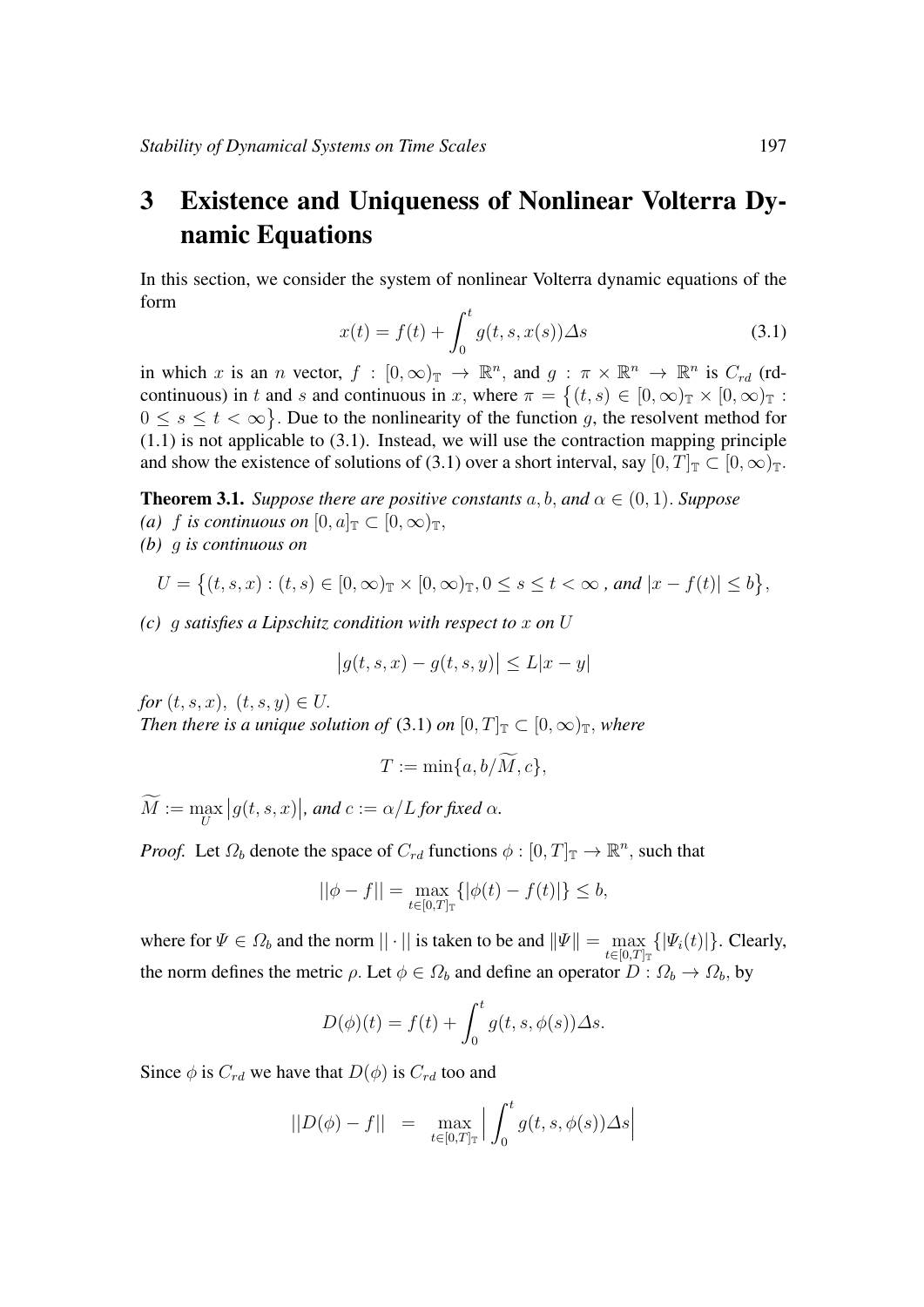$$
\leq MT \leq b.
$$

This shows that D maps  $\Omega_b$  into itself. For the contraction part, we let  $\phi, \psi \in \Omega_b$ . Then

$$
\begin{array}{rcl} ||D(\phi) - D(\psi)|| & = & \max_{t \in [0,T]_{\mathbb{T}}} \Big| \int_{0}^{t} g(t,s,\phi(s)) \Delta s - \int_{0}^{t} g(t,s,\psi(s)) \Delta s \Big| \\ & \leq & \max_{t \in [0,T]_{\mathbb{T}}} \int_{0}^{t} \Big| g(t,s,\phi(s)) - g(t,s,\psi(s)) \Big| \Delta s \\ & \leq & \max_{t \in [0,T]_{\mathbb{T}}} L \int_{0}^{t} \Big| \phi(s)) - \psi(s) \rangle \Big| \Delta s \\ & \leq & T \max_{t \in [0,T]_{\mathbb{T}}} L \Big| \phi(s)) - \psi(s) \rangle \Big| \\ & = & TL \Big| |\phi - \psi| \Big| \leq cL ||\phi - \psi| = \alpha ||\phi - \psi||. \end{array}
$$

Thus, by the contraction mapping principle there is a unique function  $x \in \Omega_b$  with

$$
D(x)(t) = x(t) = f(t) + \int_0^t g(t, s, x(s)) \Delta s.
$$

 $\Box$ 

### 4 Continuation of Solutions

In this section we define the concept of maximal solution of nonlinear Volterra integral dynamic equations and use a combination of Gronwall's inequality and Lyapunov functionals to show solutions can be continued for all time  $t \in [0,\infty)$ <sub>T</sub>. We begin with a definition on maximal solution.

**Definition 4.1.** Let  $f : [0, \infty)_{\mathbb{T}} \to \mathbb{R}$  be rd-continuous and for

$$
\Upsilon := \big\{ (t,s,x) : (t,s) \in [0,\infty)_{\mathbb{T}} \times [0,\infty)_{\mathbb{T}} : 0 \le s \le t < \infty \text{ and } x \in \mathbb{R} \big\},\
$$

let  $q: \Upsilon \to \mathbb{R}$ . Let x be an rd-continuous solution of the scalar Volterra integral dynamic equation

$$
x(t) = f(t) + \int_0^t g(t, s, x(s)) \Delta s \tag{4.1}
$$

on  $[0, A]_{\mathbb{T}} \subset [0, \infty)_{\mathbb{T}}$  with the property that if y is any other solution, then as long as  $y(t)$  exists and  $t \leq A$  we have  $y(t) \leq x(t)$ . Then x is called the maximal solution of (4.1). Minimal solutions are defined by asking  $y(t) \geq x(t)$ .

Of course, if solutions are unique, then the unique solution is the maximal and the minimal solution.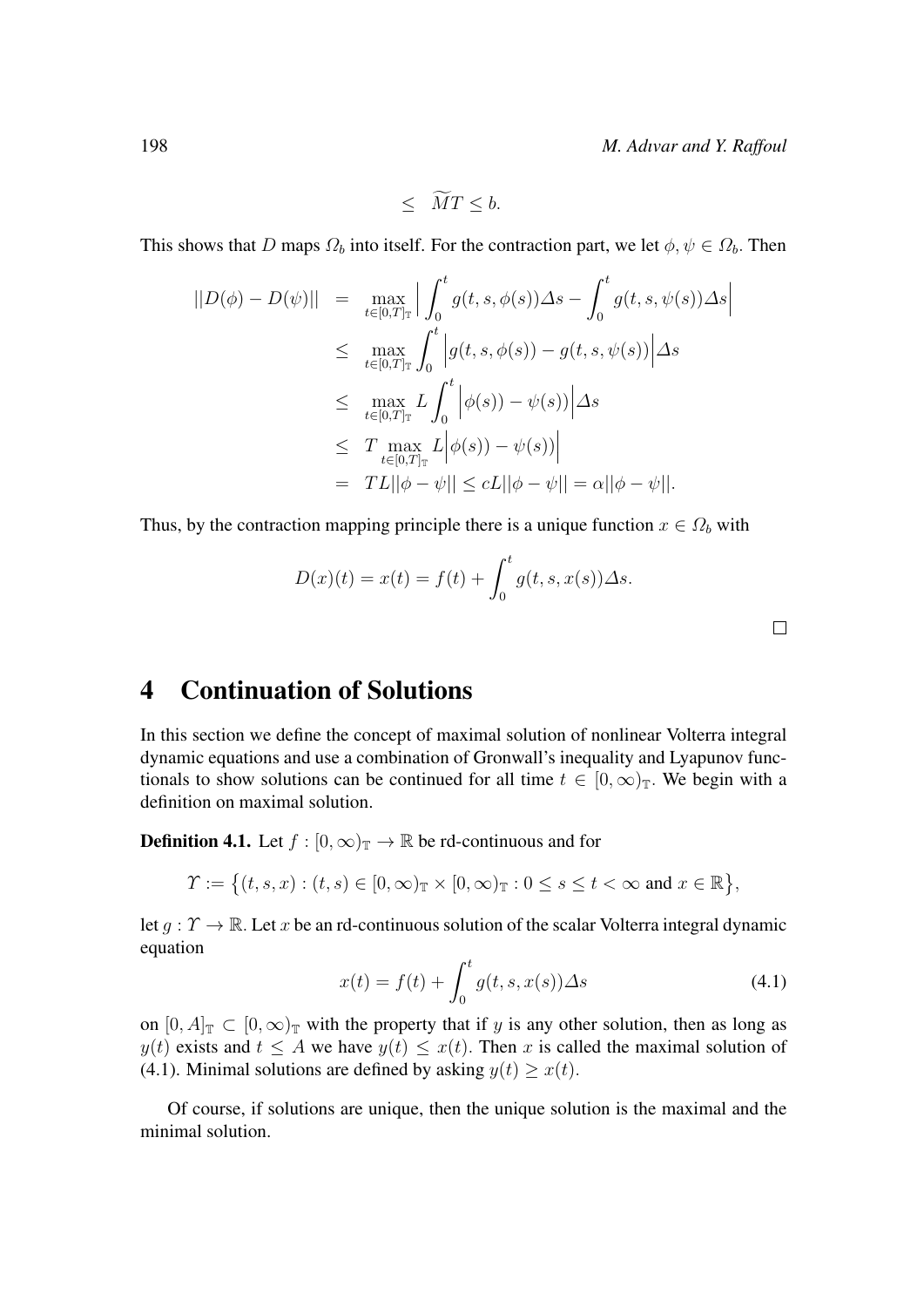*Stability of Dynamical Systems on Time Scales* 199

Theorem 4.2. *Let* x *be the maximal solution of the scalar equation*

$$
x(t) = B + \int_0^t p(s, x(s)) \Delta s
$$

*on*  $[0, A]_{\mathbb{T}} \subset [0, \infty)_{\mathbb{T}}$  *where B is a constant, and let*  $p : [0, A]_{\mathbb{T}} \times \mathbb{R} \to \mathbb{R}$  *be rdcontinuous and*  $p(t, \cdot)$  *is nondecreasing in it's second argument when*  $t \in [0, A]_T$ *. If y is an rd-continuous scalar function on*  $[0, A]_T \subset [0, \infty)_T$  *satisfying* 

$$
y(t) \le B + \int_0^t p(s, y(s)) \Delta s, \ y_0 = y(0) \le B,
$$

*then*  $y(t) \leq x(t)$  *on*  $[0, A]_{\mathbb{T}} \subset [0, \infty)_{\mathbb{T}}$ .

*Proof.* Let

$$
Y(t) = y_0 + \int_0^t p(s, y(s)) \Delta s,
$$

so that  $y(t) \leq Y(t)$ . Then we have

$$
Y^{\Delta}(t) = p(t, y(t)) \le p(t, Y(t)),
$$

by monotonicity. Hence

$$
Y^{\Delta}(t) \le p(t, Y(t)), \ \ Y(0) = y_0.
$$

From this we conclude that  $Y(t) \leq x(t)$  according to [6, Theorem 2.1] or [9, Theorem 6.1]. This completes the proof.  $\Box$ 

In the next theorem we utilize Gronwall's inequality to show solutions of a nonlinear Volterra dynamic equation are can be continued for all time.

**Theorem 4.3.** *Let*  $g : [0, \infty)_{\mathbb{T}} \times [0, \infty)_{\mathbb{T}} \times \mathbb{R} \to \mathbb{R}$  *be rd-continuous, and suppose that for each*  $T > 0$  *there is an rd-continuous scalar function*  $P(\cdot, T)$  *such that* 

 $P(\cdot, T) \in \mathcal{R}^+$ *(positively regressive)* 

*and*

$$
|g(t,s,x)| \le P(s,T)\big(1+|x|\big)\text{ for }0 \le s \le t \le T.
$$

*Let*  $f : [0, \infty)$ <sub>T</sub>  $\rightarrow \mathbb{R}$  *be rd-continuous. If* x *is a solution of* 

$$
x(t) = f(t) + \int_0^t g(t, s, x(s)) \Delta s \tag{4.2}
$$

*on some interval*  $[0, \alpha]_{\mathbb{T}}$ , *then it is bounded, and, hence, is continuable to all of*  $[0, \infty)_{\mathbb{T}}$ *provided that*

$$
|f(t)| + \int_0^\alpha P(s, \alpha) \Delta s \le Q \tag{4.3}
$$

*where*  $\alpha \in [0, \infty)$ <sub>T</sub>.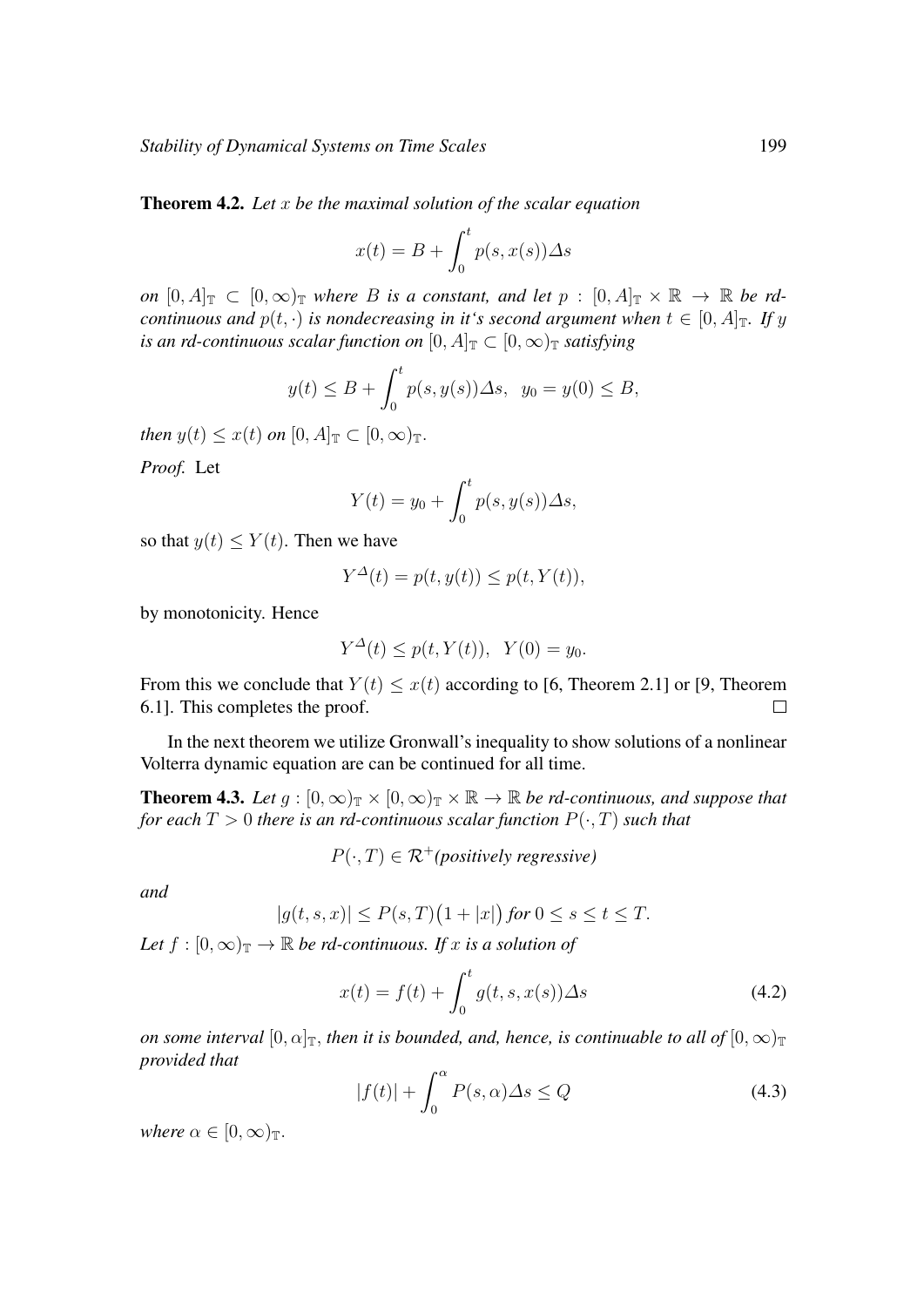*Proof.* Let x be a solution on  $[0, \alpha)$ <sub>T</sub>. Then for  $0 \le t < \alpha$ , we have

$$
|x(t)| \leq |f(t)| + \int_0^t P(s, \alpha)(1 + |x(s)|) \Delta s
$$
  

$$
\leq Q + \int_0^t P(s, \alpha) |x(s)| \Delta s.
$$

Thus, by Gronwall's inequality [3] and (4.3) we have

$$
|x(t)| \leq Qe_P(t,0) < \infty.
$$

This completes the proof.

In the next result, we provide some sufficient conditions for the continuation of the solutions of the equation

$$
x(t) = f(t) + \int_0^t C(t, s)\gamma(x(s))\Delta s.
$$
 (4.4)

**Theorem 4.4.** Let  $f : [0, \infty)$ <sub>T</sub>  $\rightarrow \mathbb{R}$  *be rd-continuous, and*  $C(t, s)$  *be a scalar continuous function on*  $[0,\infty)_{\mathbb{T}} \times [0,\infty)_{\mathbb{T}}$ *. Let f be a continuously*  $\Delta$ *-differentiable function. In addition, we assume*  $C_t(t, s)$  *exists and is continuous. Let*  $\zeta \in (0, 1)$  *be a constant. Suppose that*  $\gamma : \mathbb{R} \to \mathbb{R}$  *is a continuous function satisfying* 

$$
|\gamma(x(t))| \le \zeta |x(t)| \tag{4.5}
$$

*for each fixed* x *that solves* (4.4) *and for all*  $t \in \mathbb{T}$ *. Define the function*  $\beta : \mathbb{T} \to \mathbb{R}$  *by* 

$$
\beta(t) := \begin{cases}\n-\lambda - \frac{2}{\mu(t)} + \zeta |C(\sigma(t), t)| & \text{if } t \in \mathbb{T}_-\n\\
-\lambda + \zeta |C(\sigma(t), t)| & \text{if } t \in \mathbb{T}_+\n\end{cases},\n\tag{4.6}
$$

*where*

$$
\mathbb{T}_{-} : = \{ s \in [0, \infty)_{\mathbb{T}} : x (s) x^{\sigma} (s) < 0 \},
$$
  

$$
\mathbb{T}_{+} : = \{ s \in [0, \infty)_{\mathbb{T}} : x (s) x^{\sigma} (s) \ge 0 \}.
$$

*Suppose that for each*  $T \in [0, \infty)$ <sub>T</sub> *and for all*  $t \in \mathbb{T}$ *, the following inequality holds* 

$$
\beta(t) + \int_{\sigma(t)}^{T} |C_u(u, t)| \Delta u \le 0.
$$
\n(4.7)

*Then each solution* x *of* (4.4) *can be continued for all future times.*

 $\Box$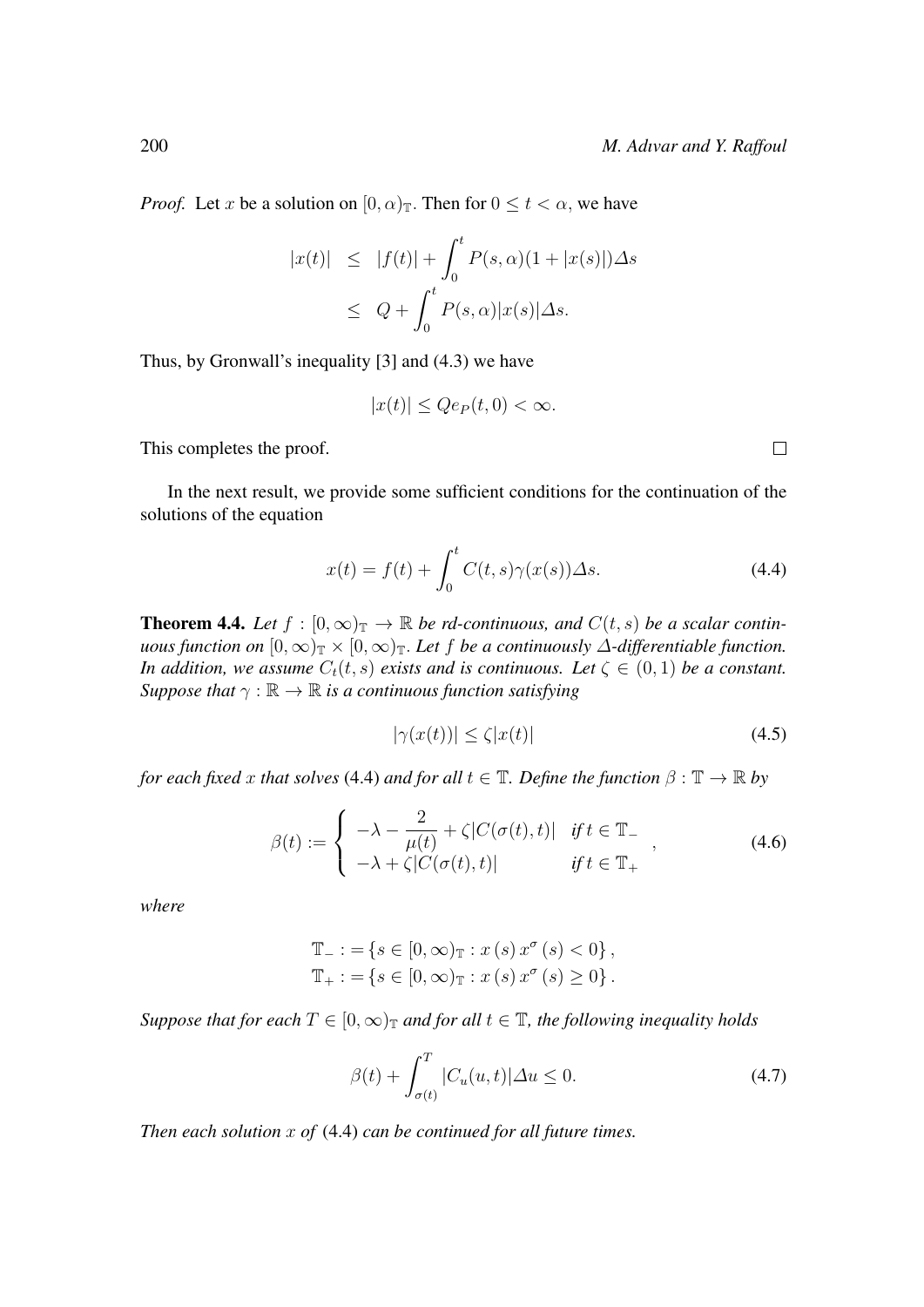*Proof.* We show that if a solution x is defined on  $[0, T)$ <sub>T</sub>, it is bounded. Let  $\lambda$  be a positive constant such that  $|f^{\Delta}(t)| \leq \lambda$  on  $[0,T)$ <sub>T</sub>. Define the functional  $V(t) =$  $V(t, x(\cdot))$  by

$$
V(t) = e_{\ominus \lambda}(t,0) \Big[ 1 + |x(t)| + \int_0^t \int_t^T |C_u(u,s)| \Delta u | \gamma(x(s))| \Delta s \Big]. \tag{4.8}
$$

From [1, Lemma 5] we have that

$$
|x(t)|^{\Delta} = \begin{cases} \frac{x(t)}{|x(t)|} x^{\Delta}(t) & \text{if } t \in \mathbb{T}_{+} \\ -\frac{2}{\mu(t)} |x(t)| - \frac{x(t)}{|x(t)|} x^{\Delta}(t) & \text{for } t \in \mathbb{T}_{-} \end{cases}
$$
(4.9)

Thus for  $t \in \mathbb{T}_+$ , using the product rules, we get that

$$
\dot{V}(t,x) = \Theta \lambda e_{\Theta \lambda}(t,0) \Big[ 1 + |x(t)| + \int_0^t \int_t^T |C_u(u,s)| \Delta u | \gamma(x(s))| \Delta s \Big] \n+ e_{\Theta \lambda}(\sigma(t),0) \Big[ |x(t)|^{\Delta} + \int_{\sigma(t)}^T |C_u(u,t)| \Delta u | \gamma(x(t))| \n- \int_0^t |C_t(t,s)| |\gamma(x(s))| \Delta s \Big].
$$
\n(4.10)

Rearranging the expression (4.10) gives

$$
\dot{V}(t,x) = e_{\ominus\lambda}(t,0) \Big[ \ominus \lambda + \ominus \lambda |x| + \ominus \lambda \int_0^t \int_t^T |C_u(u,s)| \Delta u | \gamma(x(s))| \Delta s \Big] \n+ e_{\ominus\lambda}(\sigma(t),0) \Big[ \frac{x}{|x|} \Big( f^{\Delta}(t) + C(\sigma(t),t) \gamma(x) + \int_0^t C_t(t,s) \gamma(x(s)) \Delta s \Big) \n+ \int_{\sigma(t)}^T |C_u(u,s)| \Delta u | \gamma(x(t))| - \int_0^t |C_t(t,s)| |\gamma(x(s))| \Delta s \Big] \n\le e_{\ominus\lambda}(t,0) \Big[ \ominus \lambda + \ominus \lambda |x| \Big] \n+ e_{\ominus\lambda}(\sigma(t),0) \Big[ |f^{\Delta}(t)| + \zeta |C(\sigma(t),t)| |x(t)| + \zeta \int_{\sigma(t)}^T |C_u(u,t)| \Delta u |x(t)| \Big] \n+ e_{\ominus\lambda}(\sigma(t),0) \Big[ \lambda + \ominus \lambda |x| \Big] \n+ e_{\ominus\lambda}(\sigma(t),0) \Big[ \lambda + \zeta |C(\sigma(t),t)| |x(t)| + \zeta \int_{\sigma(t)}^T |C_u(u,t)| \Delta u |x(t)| \Big],
$$
\n(4.11)

where (4.9) is used to calculate the  $\Delta$ -derivative of  $|x(t)|$ . Since we have

$$
e_{\ominus \lambda}(\sigma(t),0) = \left(1 + \mu(t) \ominus \lambda\right) e_{\ominus \lambda}(t,0)
$$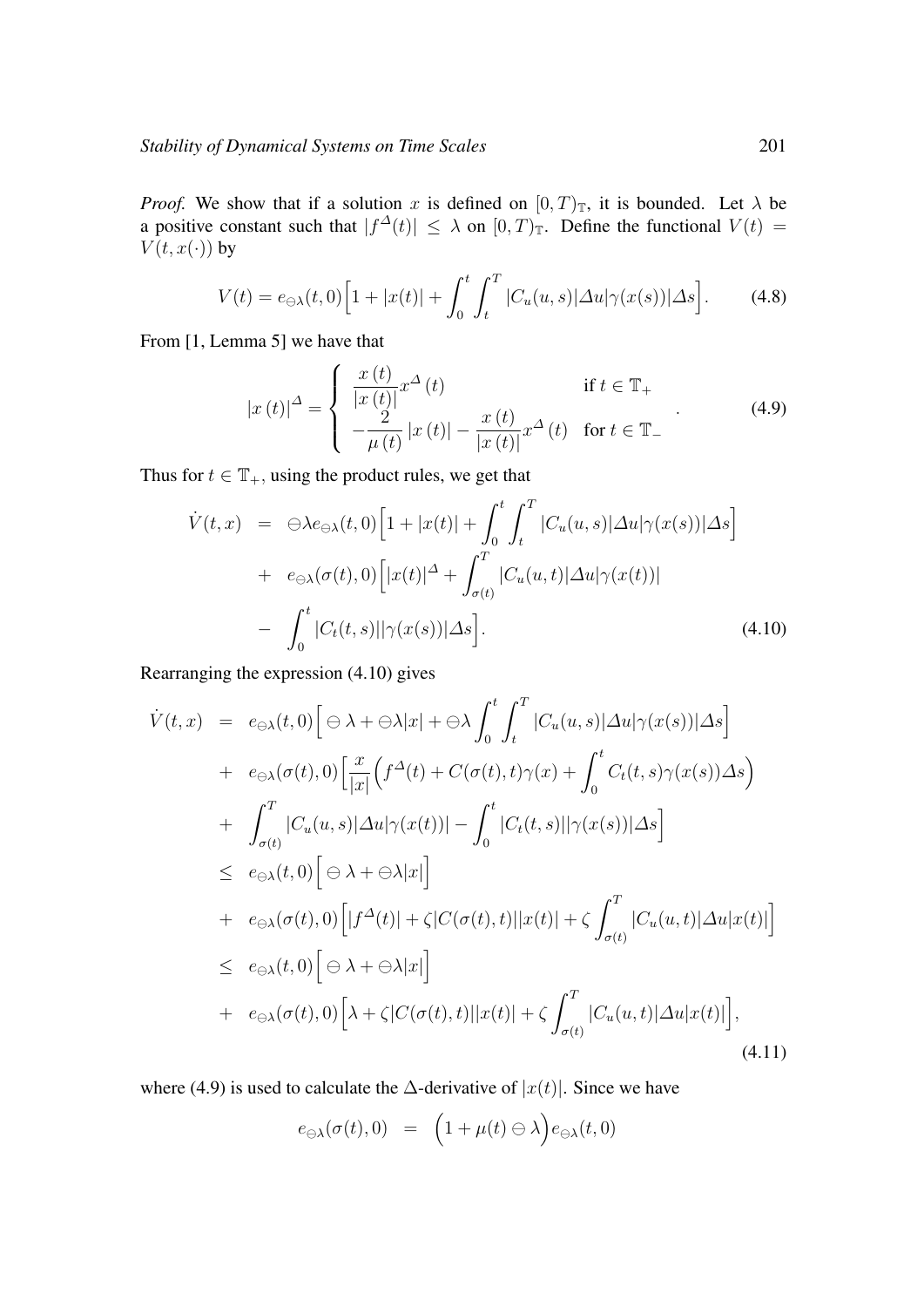$$
= \left(1 + \frac{\mu(t)(-\lambda)}{1 + \mu(t)\lambda}\right) e_{\ominus \lambda}(t,0)
$$

$$
= \frac{1}{1 + \mu(t)\lambda} e_{\ominus \lambda}(t,0), \tag{4.12}
$$

the expression (4.11) reduces to

$$
\dot{V}(t,x) \leq \frac{-\lambda}{1+\mu(t)\lambda} e_{\ominus\lambda}(t,0)|x(t)|
$$
\n
$$
+ \frac{1}{1+\mu(t)\lambda} e_{\ominus\lambda}(t,0) \Big( \zeta | C(\sigma(t),t) | + \zeta \int_{\sigma(t)}^T |C_u(u,t)| \Delta u \Big) |x(t)|
$$
\n
$$
\leq \frac{1}{1+\mu(t)\lambda} e_{\ominus\lambda}(t,0) \Big( \beta(t) + \zeta \int_{\sigma(t)}^T |C_u(u,t)| \Delta u \Big) |x(t)|
$$
\n
$$
\leq 0.
$$

On the other hand, for  $t \in \mathbb{T}_-$ , we have

$$
\dot{V}(t,x) = e_{\ominus\lambda}(t,0) \Big[ \ominus \lambda + \ominus \lambda \Big]_{0}^{t} \int_{t}^{T} |C_{u}(u,s)| \Delta u | \gamma(x(s))| \Delta s \Big] \n+ e_{\ominus\lambda}(\sigma(t),0) \Big[ -\frac{2}{\mu(t)} |x(t)| - \frac{x(t)}{|x(t)|} \Big( f^{\Delta}(t) + C(\sigma(t),t) \gamma(x(t)) \Big) \n+ \int_{0}^{t} C_{t}(t,s) \gamma(x(s)) \Delta s \Big) \n+ \int_{\sigma(t)}^{T} |C_{u}(u,t)| \Delta u | \gamma(x(t))| - \int_{0}^{t} |C_{t}(t,s)| |\gamma(x(s))| \Delta s \Big) \Big] \n\leq e_{\ominus\lambda}(t,0) \Big[ \ominus \lambda + \ominus \lambda |x| \Big] \n+ e_{\ominus\lambda}(\sigma(t),0) \Big[ -\frac{2}{\mu(t)} |x(t)| + |f^{\Delta}(t)| + |C(\sigma(t),t)| |\gamma(x)| \n+ \int_{\sigma(t)}^{T} |C_{u}(u,s)| \Delta u | \gamma(x(t))| \Big) \Big] \n+ \frac{1}{1 + \mu(t)\lambda} e_{\ominus\lambda}(t,0) \Big[ -\frac{2}{\mu(t)} |x(t)| + \lambda + \zeta |C(\sigma(t),t)| |x(t)| \n+ \zeta \int_{\sigma(t)}^{T} |C_{u}(u,t)| \Delta u |x(t)| \Big]
$$
\n
$$
= e_{\ominus\lambda}(t,0) \Big[ \ominus \lambda + \ominus \lambda |x(t)| - \frac{2}{\mu(t)} \frac{1}{1 + \mu(t)\lambda} |x(t)| + \frac{\lambda}{1 + \mu(t)\lambda} + \frac{1}{1 + \mu(t)\lambda} \Big( \zeta |C(\sigma(t),t)| + \zeta \int_{\sigma(t)}^{T} |C_{u}(u,s)| \Delta u \Big) |x(t)| \Big]
$$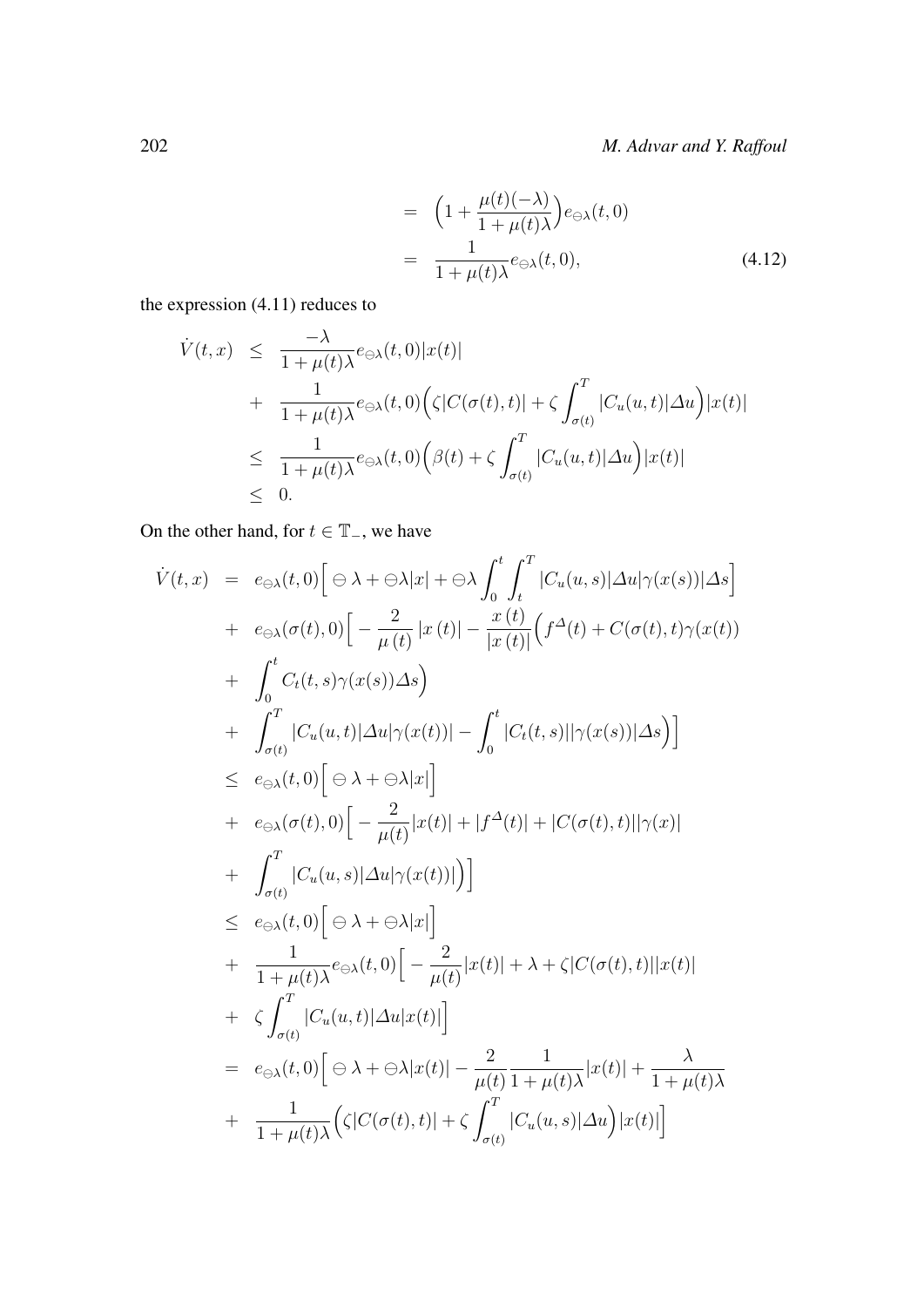*Stability of Dynamical Systems on Time Scales* 203

$$
= \frac{e_{\ominus \lambda}(t,0)}{1+\mu(t)\lambda} \Big(-\lambda - \frac{2}{\mu(t)} + \zeta |C(\sigma(t),t)| + \zeta \int_{\sigma(t)}^T |C_u(u,t)| \Delta u \Big) |x(t)|
$$
  

$$
= \frac{e_{\ominus \lambda}(t,0)}{1+\mu(t)\lambda} \Big(\beta(t) + \int_{\sigma(t)}^T |C_u(u,t)| \Delta u \Big) |x(t)|
$$
  

$$
\leq 0,
$$

where we use (4.9) to calculate the  $\Delta$ -derivative of  $|x(t)|$ . This shows that V is decreasing and hence for all  $t \in [0, T)_{\mathbb{T}}$ , we have that

$$
V(t) \leq V(0)
$$
  

$$
\leq 1 + |x(0)|.
$$

This shows that  $V(t)$  is bounded on  $[0, T)_{\mathbb{T}}$ . Now using (4.8) and for  $t \in [0, T)_{\mathbb{T}}$  we arrive at

$$
|x(t)| \leq e_{\lambda}(t,0)V(t)
$$
  
\n
$$
\leq e_{\lambda}(t,0)V(0)
$$
  
\n
$$
\leq e_{\lambda}(t,0) \left(1+|x(0)|\right)
$$
  
\n
$$
\leq e_{\lambda}(T,0) \left(1+|x(0)|\right) < \infty.
$$

This shows x is bounded on  $[0, T)$ <sub>T</sub> and since T is arbitrary, solutions can be continued for all future times. This completes the proof.  $\Box$ 

*Remark* 4.5. Theorem 4.4 is new for the continuous case,  $\mathbb{T} = \mathbb{R}$ , and for the discrete case,  $\mathbb{T} = \mathbb{Z}$ . Note that if  $\mathbb{T} = \mathbb{R}$ , then the set  $\mathbb{T}_-$  is empty (since  $x^{\sigma}(t) = x(t)$  for  $t \in \mathbb{R}$ ) and the function  $\beta$  in (4.6) turns into the following

$$
\beta(t) := -\lambda + \zeta |C(\sigma(t), t)|. \tag{4.13}
$$

We illustrate the results of Theorem 2.1, Theorem 2.4, and Theorem 4.4 in the following example.

**Example 4.6.** Let  $\mathbb{T} = 2^{\mathbb{N}_0} = \{2^n : n = 0, 1, 2, \ldots\}$  and  $t_0 = 1$ . Then for  $t = 2^n$ , we have  $\sigma(t) = 2^{n+1}$  and  $\mu(t) = 2^n$ . Setting  $f(t) = \frac{1}{t}$  $= 2^{-n}, s = 2^m$ , and  $C(t, s) = \frac{s}{t^2} =$  $2^{m-2n}$ , the equation (1.1) turns into

$$
x(2^n) = 2^{-n} - \sum_{m=1}^{n-1} 2^{2(m-n)} x(2^m), n = 0, 1, ...,
$$
 (4.14)

(see [3, Theorem 1.79 (ii)]). Since  $f(t)$  and  $\sum_{n=1}^{n-1}$  $m=1$  $2^{2m-2n} = 1 - 2^{-2n+2}$  are bounded we have that by Theorem 2.1 that solutions of (4.14) are bounded. Similarly, for  $T = 2^k \in$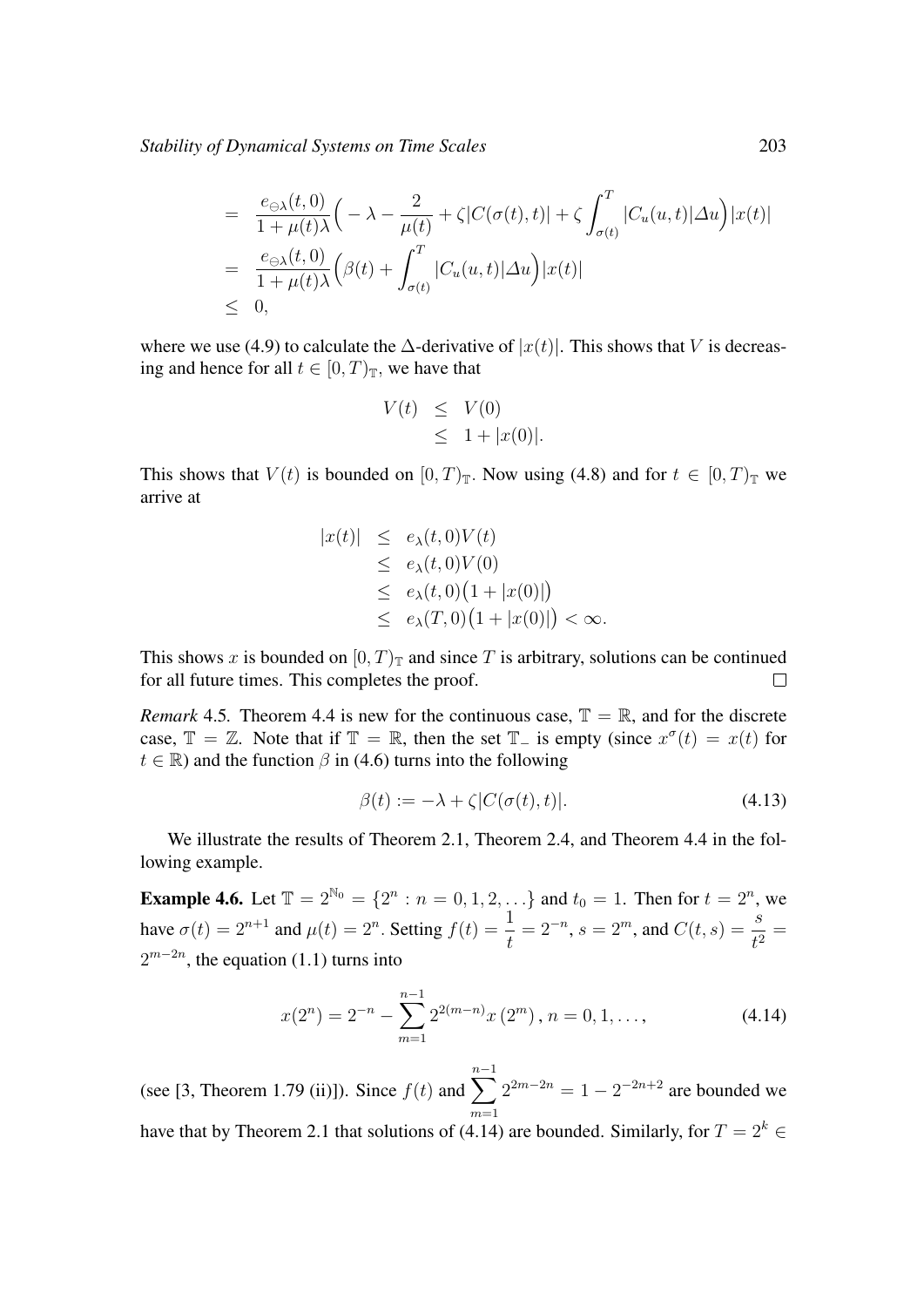$2^{\mathbb{N}_0}$ , we have that

$$
\sum_{m=1}^{k-1} 2^{2(m-n)} = \frac{1}{3} 2^{-2n} (2^{2k} - 4) \to 0, \text{ as } n \to \infty.
$$

Thus by (ii.) of Theorem 2.4, the solution x of (4.14) approaches zero as  $t \to \infty$ . In addition, we have that  $\int_0^t$  $\boldsymbol{0}$  $r(t,s)f(s)\Delta s = \sum_{n=1}^{n-1}$  $m=1$  $r(2^n, 2^m) \to 0$ , as  $t \to \infty$ . Next we apply Theorem 4.4. If we set  $\lambda = 1$ ,  $\zeta = 1$ , and  $\gamma(x) = x$ , then we have by (4.6) that

$$
\beta(t) = \begin{cases}\n-1 - 7(2^{-n-2}) & \text{for } t \in \mathbb{T}_- \\
-1 + 2^{-n-2} & \text{for } t \in \mathbb{T}_+\n\end{cases} .
$$
\n(4.15)

Setting  $u = 2^m$  and  $t = 2^n$  one can find

$$
|C_u(u,t)| = \frac{t(u + \sigma(u))}{u^2 \sigma(u)^2} = \frac{3}{4} \frac{2^n}{2^{3m}}.
$$

For  $2^{n+1} = \sigma(t) \leq 2^k = T$ , we have

$$
\int_{\sigma(t)}^{T} |C_u(u,t)| \Delta u = \frac{3}{4} 2^n \sum_{m=n+1}^{k-1} 2^{-2m} = 2^{n-2} (2^{-2n} - 2^{-2k}) = 2^{-n-2} - 2^{-2k-n-2}.
$$

Then, the condition (4.7) turns into

$$
\beta(t) + \int_{\sigma(t)}^{T} |C_u(u, t)| \Delta u = \begin{cases} -1 - (6 + 2^{-2k})2^{-n-2} & \text{for } t \in \mathbb{T}_- \\ -1 + (2 - 2^{-2k})2^{-n-2} & \text{for } t \in \mathbb{T}_+ \end{cases} < 0. \tag{4.16}
$$

It can be similarly shown that the condition (4.7) holds for  $T < \sigma(t)$ . Thus by Theorem 4.4 all solutions of (4.14) remain bounded for all future time.

Theorem 4.4 shows that if  $\gamma$  satisfies (4.5), then the sign of  $\gamma$  has nothing to do with continuation. In the next result we show that if the *signs are right*, then the growth of  $\gamma$ has nothing to do with continuation of the solutions of

$$
x(t) = f(t) + \int_0^t C(t, s) \gamma(x(\sigma(s))) \Delta s.
$$
 (4.17)

Thus, we replace the condition (4.5) with  $x\gamma(x) \geq 0$ .

**Theorem 4.7.** Let  $f : [0, \infty)$   $]$   $\rightarrow \mathbb{R}$  *be rd-continuous, and*  $C(t, s)$  *be a scalar continuous function on*  $[0,\infty)_{\mathbb{T}} \times [0,\infty)_{\mathbb{T}}$ . Let f be a continuously  $\Delta$ -differentiable function.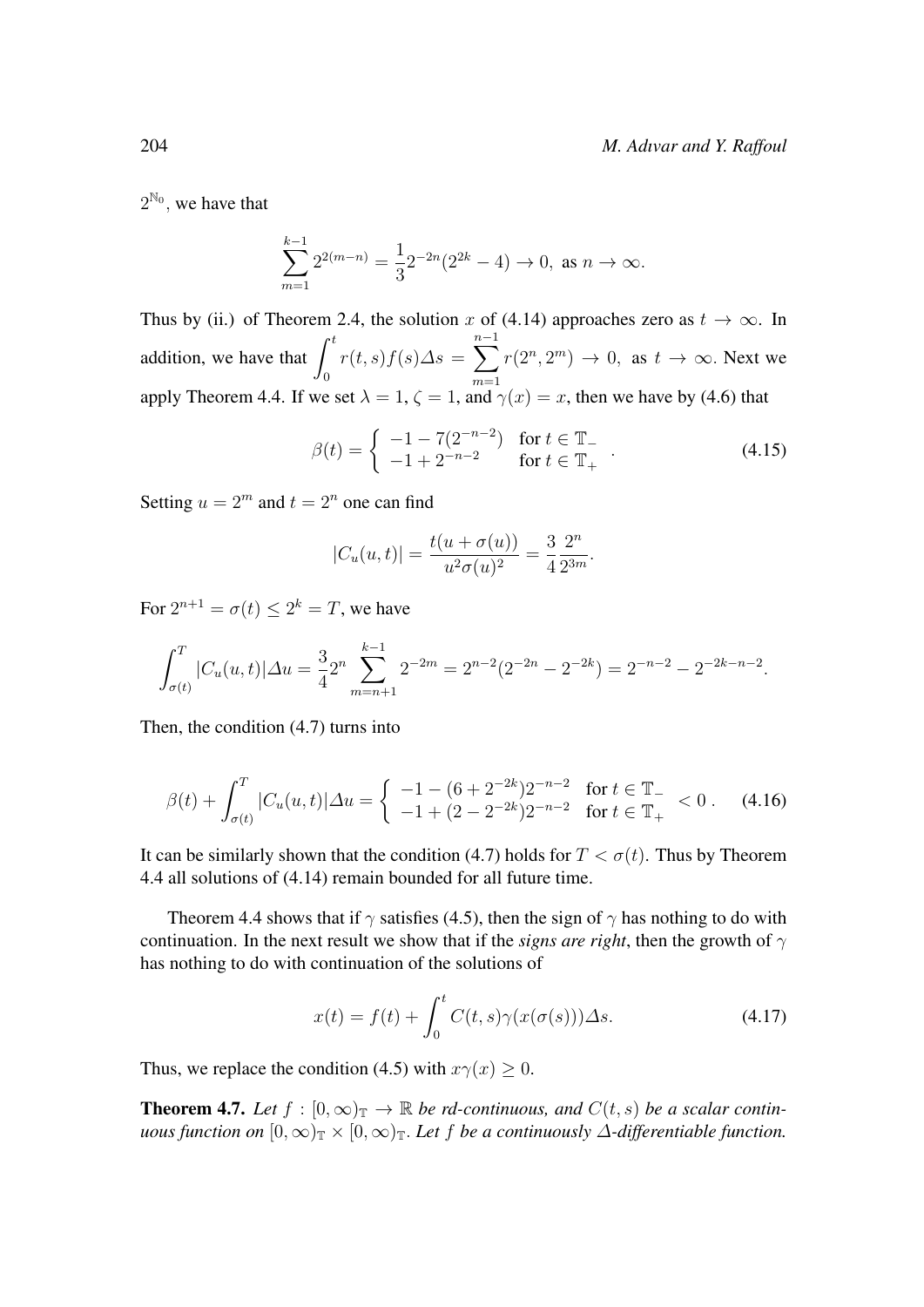*In addition, we assume*  $C_t(t, s)$  *exists and continuous. Let*  $\gamma : \mathbb{R} \to \mathbb{R}$  *be a continuous function satisfying*

$$
x(t)\gamma(x(t)) \ge 0 \text{ for all } t \in \mathbb{T}.\tag{4.18}
$$

*Suppose that for each*  $T \in [0, \infty)$ <sub>*T*</sub> *we have* 

$$
C(\sigma(t),t) + \int_{\sigma(t)}^{T} |C_u(u,t)| \Delta u \le 0 \text{ for all } t \in \mathbb{T}.
$$
 (4.19)

*Then each solution of* (4.17) *can be continued for all future times.*

*Proof.* We show that if a solution x is defined on  $[0, T)$ <sub>T</sub>, it is bounded. Let  $\lambda$  be a positive constant such that  $|f^{\Delta}(t)| \leq \lambda$  on  $[0, T)_{\mathbb{T}}$ . Define the functional  $V(t) =$  $V(t, x(\cdot))$  by

$$
V(t) = e_{\ominus \lambda}(t,0) \Big[ 1 + |x(t)| + \int_0^t \int_t^T |C_u(u,s)| \Delta u | \gamma(x^{\sigma}(s))| \Delta s \Big]. \tag{4.20}
$$

Thus for  $t \in \mathbb{T}_+$ , using the product rules we get that

$$
\dot{V}(t,x) = \Theta \lambda e_{\Theta \lambda}(t,0) \Big[ 1 + |x(t)| + \int_0^t \int_t^T |C_u(u,s)| \Delta u | \gamma(x^{\sigma}(s))| \Delta s \Big] \n+ e_{\Theta \lambda}(\sigma(t),0) \Big[ |x(t)|^{\Delta} + \int_{\sigma(t)}^T |C_u(u,t)| \Delta u | \gamma(x^{\sigma}(t))| \n- \int_0^t |C_t(t,s)| |\gamma(x^{\sigma}(s))| \Delta s \Big].
$$
\n(4.21)

Since  $x\gamma(x) > 0$  and  $x(t)x^{\sigma}(t)$  is non negative on  $\mathbb{T}_+$  we have that  $\frac{x}{|x|}$ =  $x^{\sigma}$  $\frac{d}{|x^{\sigma}|}$ , and hence,

$$
\frac{x}{|x|}C(\sigma(t),t)\gamma(x^{\sigma}) = C(\sigma(t),t)\frac{x^{\sigma}\gamma(x^{\sigma})}{|x^{\sigma}|} = C(\sigma(t),t)\frac{|x^{\sigma}\gamma(x^{\sigma})|}{|x^{\sigma}|} = C(\sigma(t),t)|\gamma(x^{\sigma})|
$$

for all  $t \in \mathbb{T}_+$ . Rearranging the expression (4.21) gives

$$
\dot{V}(t,x) = e_{\ominus \lambda}(t,0) \Big[ \ominus \lambda + \ominus \lambda |x| + \ominus \lambda \int_0^t \int_t^T |C_u(u,s)| \Delta u | \gamma(x^{\sigma}(s))| \Delta s \Big] \n+ e_{\ominus \lambda}(\sigma(t),0) \Big[ \frac{x}{|x|} \Big( f^{\Delta}(t) + C(\sigma(t),t) \gamma(x^{\sigma}) + \int_0^t C_t(t,s) \gamma(x^{\sigma}(s)) \Delta s \Big) \n+ \int_{\sigma(t)}^T |C_u(u,s)| \Delta u | \gamma(x^{\sigma}(t))| - \int_0^t |C_t(t,s)| | \gamma(x^{\sigma}(s))| \Delta s \Big] \n\le e_{\ominus \lambda}(t,0) \Big[ \ominus \lambda + \ominus \lambda |x| \Big]
$$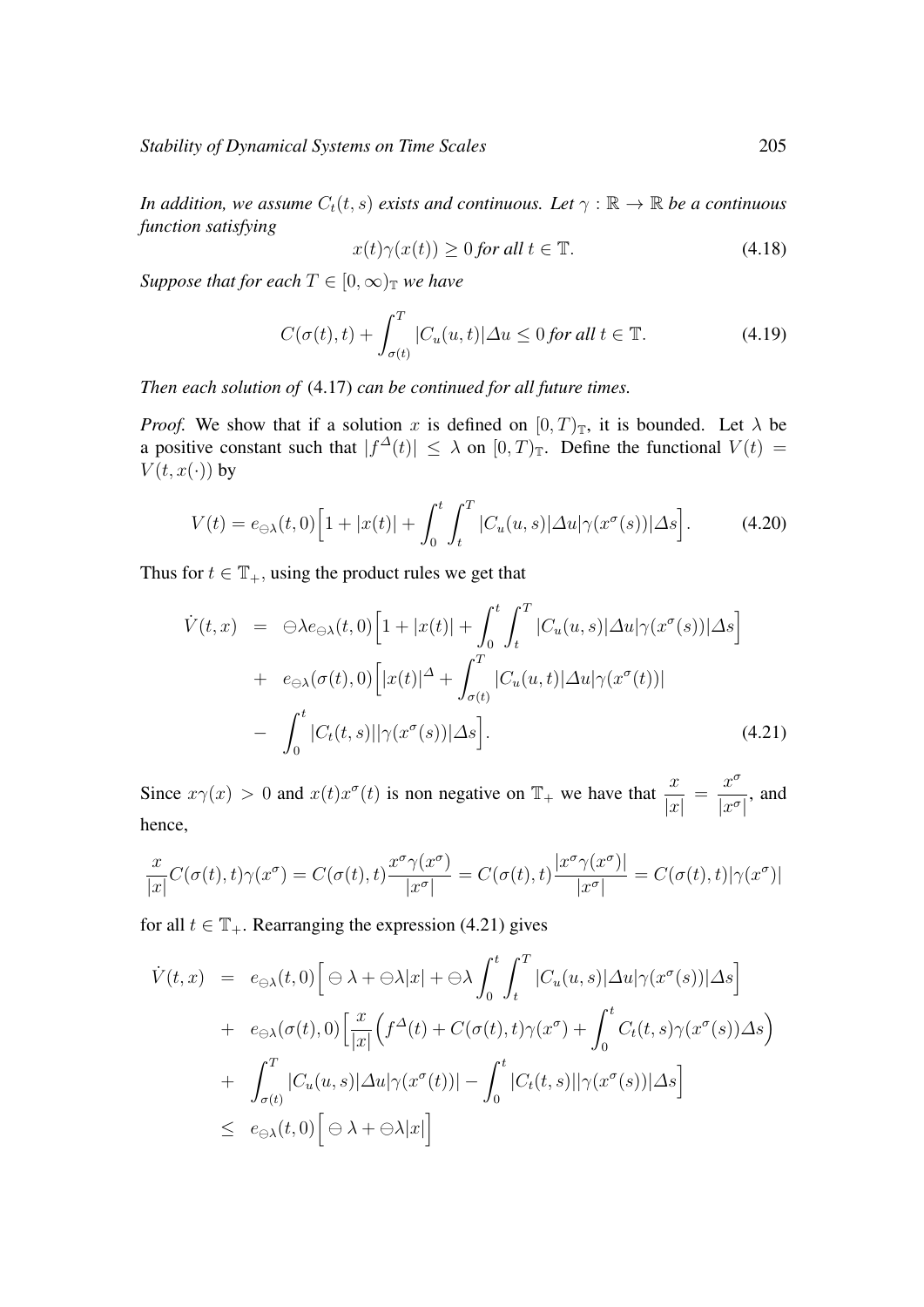+ 
$$
e_{\ominus\lambda}(\sigma(t),0)\Big[|f^{\Delta}(t)|+C(\sigma(t),t)|\gamma(x^{\sigma}(t))|
$$
  
+  $\int_{\sigma(t)}^{T} |C_u(u,t)|\Delta u|\gamma(x^{\sigma}(t))|\Big]$   
 $\leq e_{\ominus\lambda}(t,0)\Big[\ominus\lambda\Big]$   
+  $e_{\ominus\lambda}(\sigma(t),0)\Big[\lambda+C(\sigma(t),t)|\gamma(x^{\sigma}(t))|+\int_{\sigma(t)}^{T} |C_u(u,t)|\Delta u|\gamma(x^{\sigma}(t))|\Big].$  (4.22)

Using (4.12) the expression (4.22) reduces to

$$
\dot{V}(t,x) \leq \frac{1}{1+\mu(t)\lambda} e_{\ominus\lambda}(t,0) \Big( C(\sigma(t),t) + \int_{\sigma(t)}^{T} |C_u(u,t)| \Delta u \Big) |\gamma(x^{\sigma}(t))| \leq 0 \tag{4.23}
$$

On the other hand, for  $t \in \mathbb{T}$  we have  $xx^{\sigma} \leq 0$  and therefore,  $\frac{-x}{|x|}$ =  $x^{\sigma}$  $\frac{d}{|x^{\sigma}|}$ . This along with  $x\gamma(x) \geq 0$  yield

$$
\frac{-x}{|x|}C(\sigma(t),t)\gamma(x^{\sigma}) = C(\sigma(t),t)\frac{x^{\sigma}\gamma(x^{\sigma})}{|x^{\sigma}|} = C(\sigma(t),t)\frac{|x^{\sigma}\gamma(x^{\sigma})|}{|x^{\sigma}|} = C(\sigma(t),t)|\gamma(x^{\sigma})|.
$$

Thus for  $t \in \mathbb{T}$  – we have

$$
\dot{V}(t,x) = e_{\ominus\lambda}(t,0) \Big[ \ominus \lambda + \ominus \lambda |x| + \ominus \lambda \int_0^t \int_t^T |C_u(u,s)| \Delta u | \gamma(x^{\sigma}(s))| \Delta s \Big] \n+ e_{\ominus\lambda}(\sigma(t),0) \Big[ -\frac{2}{\mu(t)} |x(t)| - \frac{x(t)}{|x(t)|} \Big( f^{\Delta}(t) + C(\sigma(t),t) \gamma(x^{\sigma}(t)) \Big) \n+ \int_0^t C_t(t,s) \gamma(x^{\sigma}(s)) \Delta s \Big) \n+ \int_{\sigma(t)}^T |C_u(u,t)| \Delta u | \gamma(x^{\sigma}(t))| - \int_0^t |C_t(t,s)| |\gamma(x^{\sigma}(s))| \Delta s \Big) \Big] \n\le e_{\ominus\lambda}(t,0) \Big[ \ominus \lambda + \ominus \lambda |x| \Big] \n+ e_{\ominus\lambda}(\sigma(t),0) \Big[ -\frac{2}{\mu(t)} |x(t)| + |f^{\Delta}(t)| + C(\sigma(t),t) |\gamma(x^{\sigma}(t))| \n+ \int_{\sigma(t)}^T |C_u(u,s)| \Delta u |\gamma(x^{\sigma}(t))| \Big) \Big] \n\le e_{\ominus\lambda}(t,0) \Big[ \ominus \lambda + \ominus \lambda |x| \Big] \n+ \frac{1}{1 + \mu(t) \lambda} e_{\ominus\lambda}(t,0) \Big[ -\frac{2}{\mu(t)} |x(t)| + \lambda + C(\sigma(t),t) |\gamma(x^{\sigma}(t))|
$$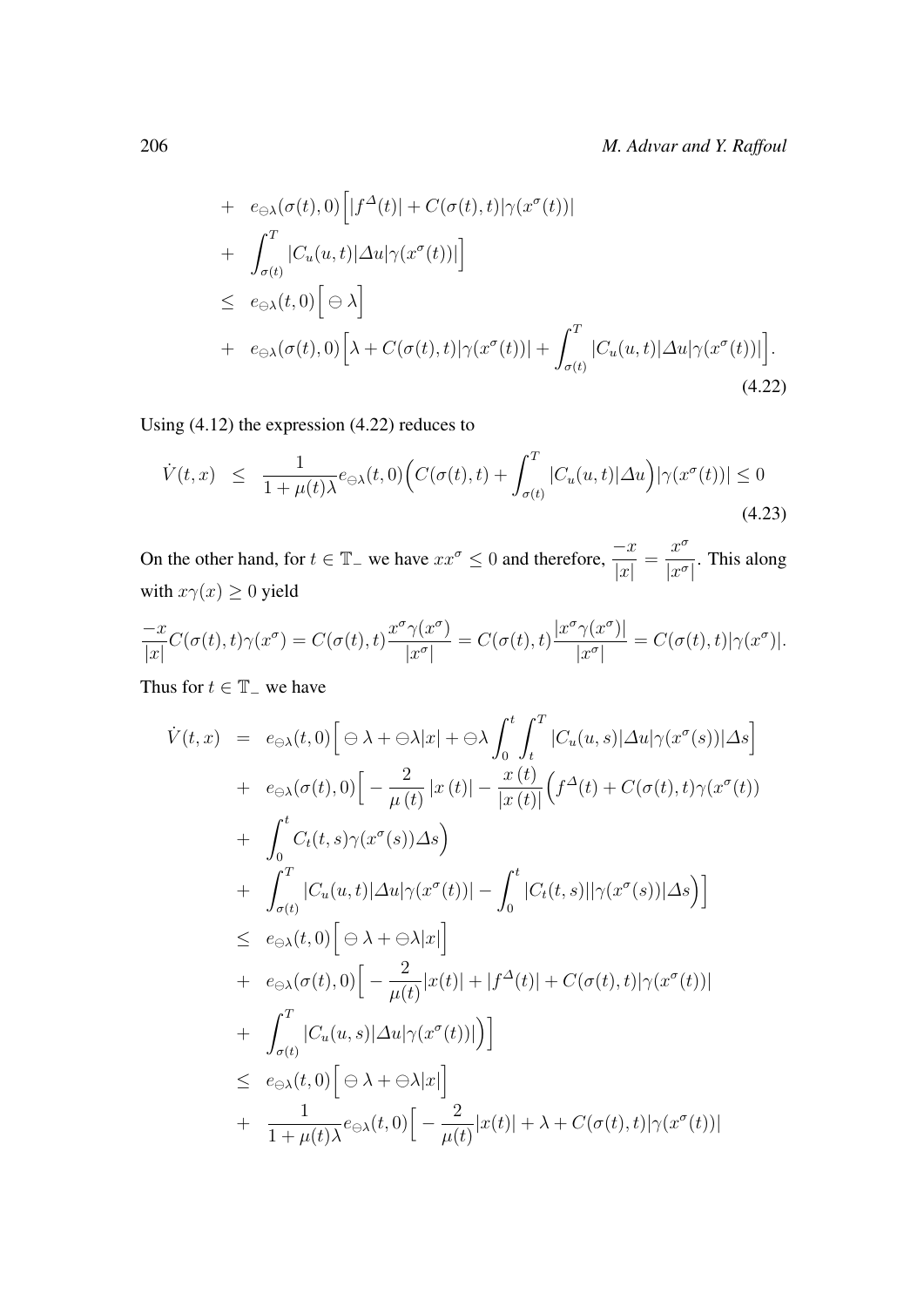*Stability of Dynamical Systems on Time Scales* 207

+ 
$$
\int_{\sigma(t)}^{T} |C_u(u,t)| \Delta u |\gamma(x^{\sigma}(t))|
$$
  
\n=  $e_{\Theta \lambda}(t,0) \Big[ \Theta \lambda + \Theta \lambda |x(t)| - \frac{2}{\mu(t)} \frac{1}{1 + \mu(t)\lambda} |x(t)| + \frac{\lambda}{1 + \mu(t)\lambda}$   
\n+ 
$$
\frac{1}{1 + \mu(t)\lambda} \Big( C(\sigma(t),t) + \int_{\sigma(t)}^{T} |C_u(u,s)| \Delta u \Big) |\gamma(x^{\sigma}(t))| \Big]
$$
  
\n= 
$$
\frac{e_{\Theta \lambda}(t,0)}{1 + \mu(t)\lambda} \Big( C(\sigma(t),t) + \int_{\sigma(t)}^{T} |C_u(u,t)| \Delta u \Big) |\gamma(x^{\sigma}(t))|
$$
  
\n $\leq 0,$ 

where we use (4.9) to calculate the  $\Delta$ -derivative of  $|x(t)|$ . The proof is completed by using the similar arguments in the proof of Theorem 4.4.  $\Box$ 

*Remark* 4.8*.* In the particular case when  $\mathbb{T} = \mathbb{R}$  the set  $\mathbb{T}_-$  is empty and Theorem 4.7 covers [5, Theorem 3.3.7]. To the best of our knowledge Theorem 4.7 is new for all other time scales including the discrete case  $\mathbb{T} = \mathbb{Z}$ .

**Example 4.9.** Let  $\mathbb{T} = \mathbb{Z}$  and  $t_0 = 0$ . Then for  $t \in \mathbb{Z}$ , we have  $\sigma(t) = t + 1$  and  $\mu(t) = 1$ . Setting  $f(t) = \frac{1}{t+1}$ ,  $C(t, s) = -2^{s-2t}$ , and  $\gamma(x) = x^3$ , the equation (1.1) turns into

$$
x(t) = \frac{1}{t+1} - \sum_{s=0}^{t-1} 2^{s-2n} x^3 (s+1), t = 0, 1, ...,
$$
 (4.24)

(see  $[3,$  Theorem 1.79 $(ii)$ ]). Since

$$
C(\sigma(t), t) = -2^{-t+1}
$$
 and  $|C_t(t, s)| = \frac{3}{4} 2^{s-2t} = \frac{3}{4} |C(t, s)|$ ,

we have

$$
C(\sigma(t),t) + \sum_{s=t+1}^{T} |C_t(t,s)| = -2^{-t+1} + 2^{-t-2} - 2^{-T+t} \le 0.
$$

This shows that the condition (4.19) holds for  $T \ge t + 1$ . One can similarly show that (4.19) holds for  $T < t + 1$ . From Theorem 4.7 each solution of (4.24) can be continued for all future times.

## References

[1] Murat Adıvar and Youssef N. Raffoul. Existence results for periodic solutions of integro-dynamic equations on time scales. *Ann. Mat. Pura Appl. (4)*, 188(4):543– 559, 2009.